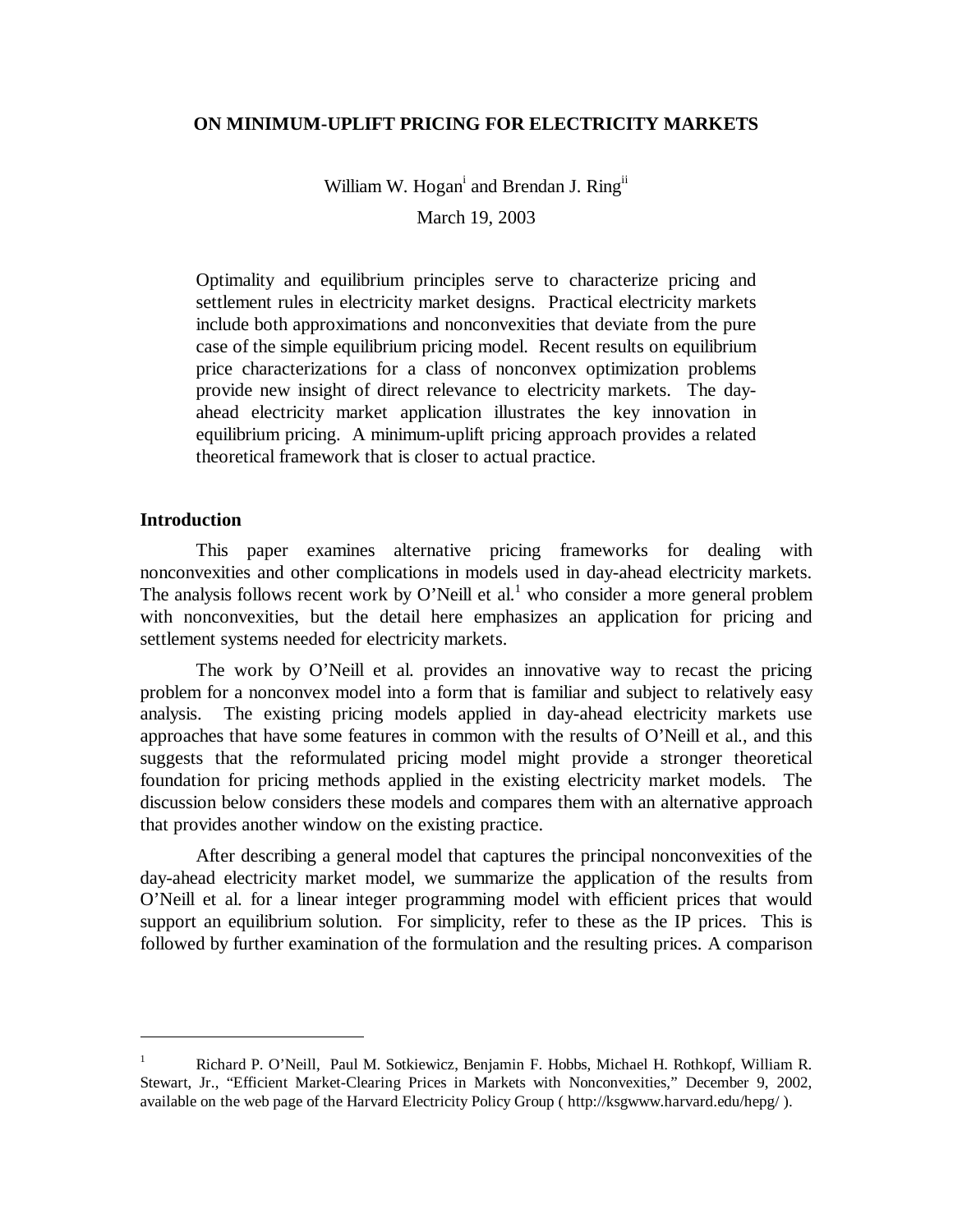with the pricing analysis developed by Ring, recast here as minimum-uplift pricing, provides an alternative equilibrium approach. $2$  A few conclusions emerge:

- The IP formulation of the price-directed competitive equilibrium provides efficient prices that support the optimal solution in the presence of nonconvexities.
- The particular formulation of a Walrasian equilibrium in O'Neill et al. can be cast as a competitive partial equilibrium in the standard economic model, and this highlights the payments required in a settlements system.
- The IP prices require an "uplift" payment and the efficient prices may lead to large uplift requirements.
- The IP prices would modify incentives in bid-based models by converting the payments scheme towards a pay-as-bid model.
- An alternative minimum-uplift pricing and settlement approach applying a similar pricing insight would be more consistent with the incentives and principles of a market-clearing price for a settlements system.
- A minimum-uplift pricing and settlement rule is close to the existing practice.

# **Economic Unit Commitment and Dispatch**

The problem of interest is the unit commitment and dispatch problem for a dayahead electricity market. Real-time electricity markets typically do not have as many nonconvexities, and the focal point is on the day-ahead when units can be either turned on or not, i.e. "committed" and then dispatched optimally given the configuration of units. Suppose we have a day-ahead market with T periods (say 24 hours, or 48 half-hours, etc.) for which we have both bid-I demand and bid-in supply. For the sake of this discussion, ignore the complications of security commitments required by different views about the possible level of demand.<sup>3</sup> Let:

 $B_{it}$   $(d_{it})$  Bid-based, well-behaved concave benefit function of demand for customer i in period t.

 $C_{i}$   $(g_{i}$  **j** in Bid-based, well-behaved convex cost function for output of generator j in period t.

*S*<sub>*i*</sub> Bid-based startup cost for generator j.

<sup>2</sup> Brendan J. Ring, "Dispatch Based Pricing in Decentralized Power Systems," Ph. D. thesis, Department of Management, University of Canterbury, Christchurch, New Zealand, 1995. (see the HEPG web page at http://ksgwww.harvard.edu/hepg/ )

<sup>3</sup> Reliability scheduling may commit additional units for expected differences between bid-in and forecast load. Michael D. Cadwalader, Scott M. Harvey, and William W. Hogan, "Reliability, Scheduling Markets, and Electricity Pricing," Center for Business and Government, Harvard University, May 1998.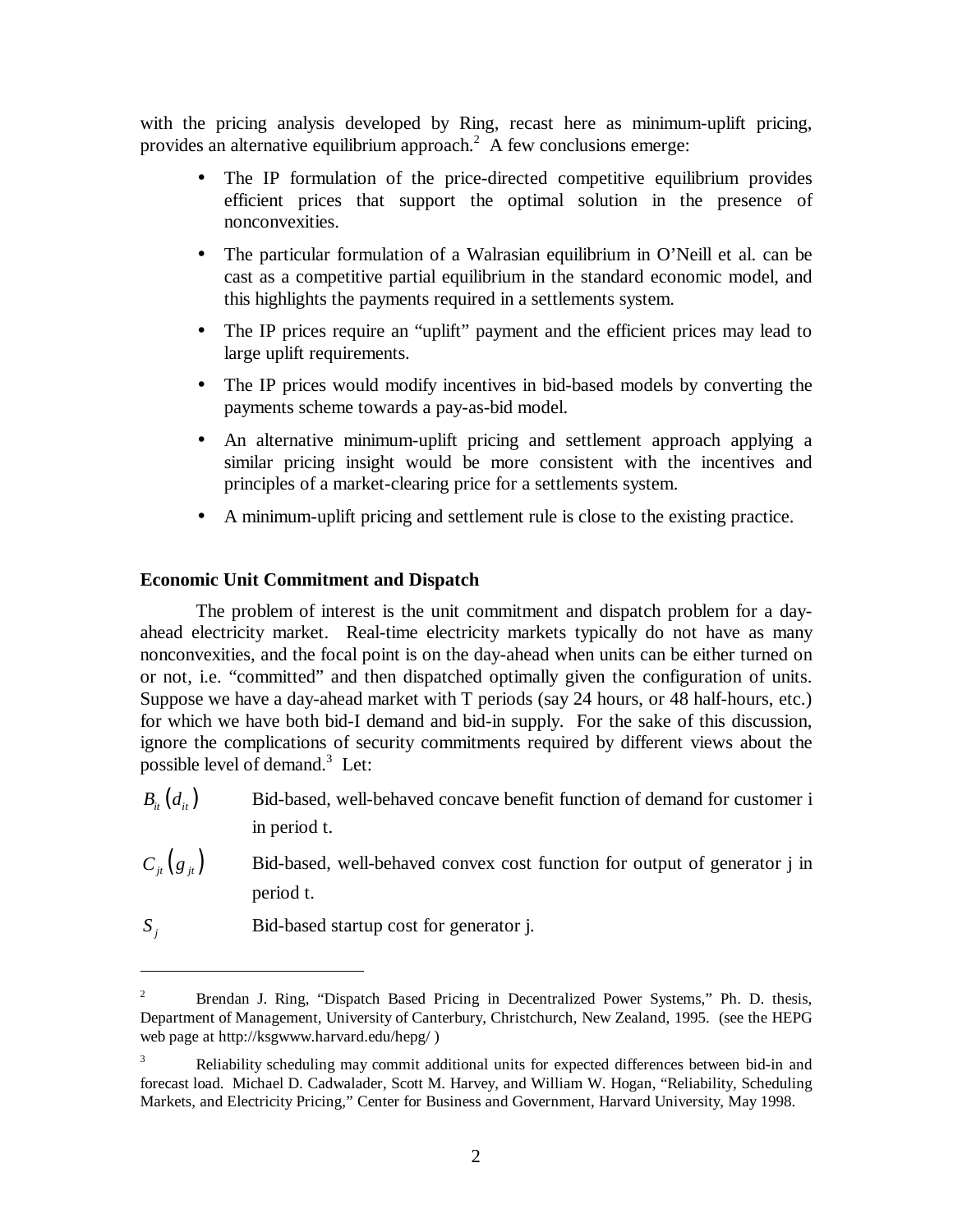- $m_j$ ,  $M_j$  Bid-based minimum and maximum output for generator j if committed.
- *z*<sub>*j*</sub> Integer variable ( $z_j = 0,1$ ) modeling commitment decision for generator j.
- *y*<sub>t</sub>  $y_{\alpha} = \sum d_{it} \sum g_{jt}$ *i*∈φ *j*  $y_{\varphi t} = \sum d_{it} - \sum g$  $=\sum_{i\in\varphi}d_{ii}-\sum_{j\in\varphi}g_{ji}$ , for location  $\varphi$ . *L*<sub>*t*</sub> (*y*<sub>*t*</sub>) Losses in period t, with net demand  $t^t y_t$ , where  $t^t = (1 \ 1 \cdots 1)$ .
- 
- $K_t(y_t)$  Transmission constraints for net load  $y_t$  in period t.
- $R_{i}$   $(g_{i}, g_{i-1})$  Ramping or other dynamic limits for generator j.

Then the stylized economic unit commitment and dispatch problem considered here is:

$$
\begin{aligned}\n\max_{d_{ii}, g_{ji}, y_i, z_j} &\sum_{t=1}^T \Biggl( \sum_i B_{ii} \left( d_{ii} \right) - \sum_j C_{ji} \left( g_{ji} \right) \Biggr) - \sum_j S_j z_j \\
s.t. \\
L_t \left( y_t \right) + t^t y_t &= 0, \\
y_t &= d_t - g_t, \forall t, \\
g_{jt} \ge z_j m_j, \forall j t, \\
g_{jt} \le z_j M_j, \forall j t, \\
R_{jt} \left( g_{jt}, g_{jt-1} \right) \le 0, \forall j t, \\
K_t \left( y_t \right) \le 0, \forall t, \\
z_j &= 0 \text{ or } 1, \forall j.\n\end{aligned} \tag{1}
$$

The nonconvexities arise because of the integer variables. This statement of the general problem as an integer programming problem (IP) will be useful below in that it allows consideration of both dynamics over multiple periods and transmission constraints.

To focus first on the nonconvexities, consider a simplification to a one-period problem with no transmission constraints, no losses and a fixed level of demand at a single location. This reduces (1) to a least-cost commitment and dispatch problem: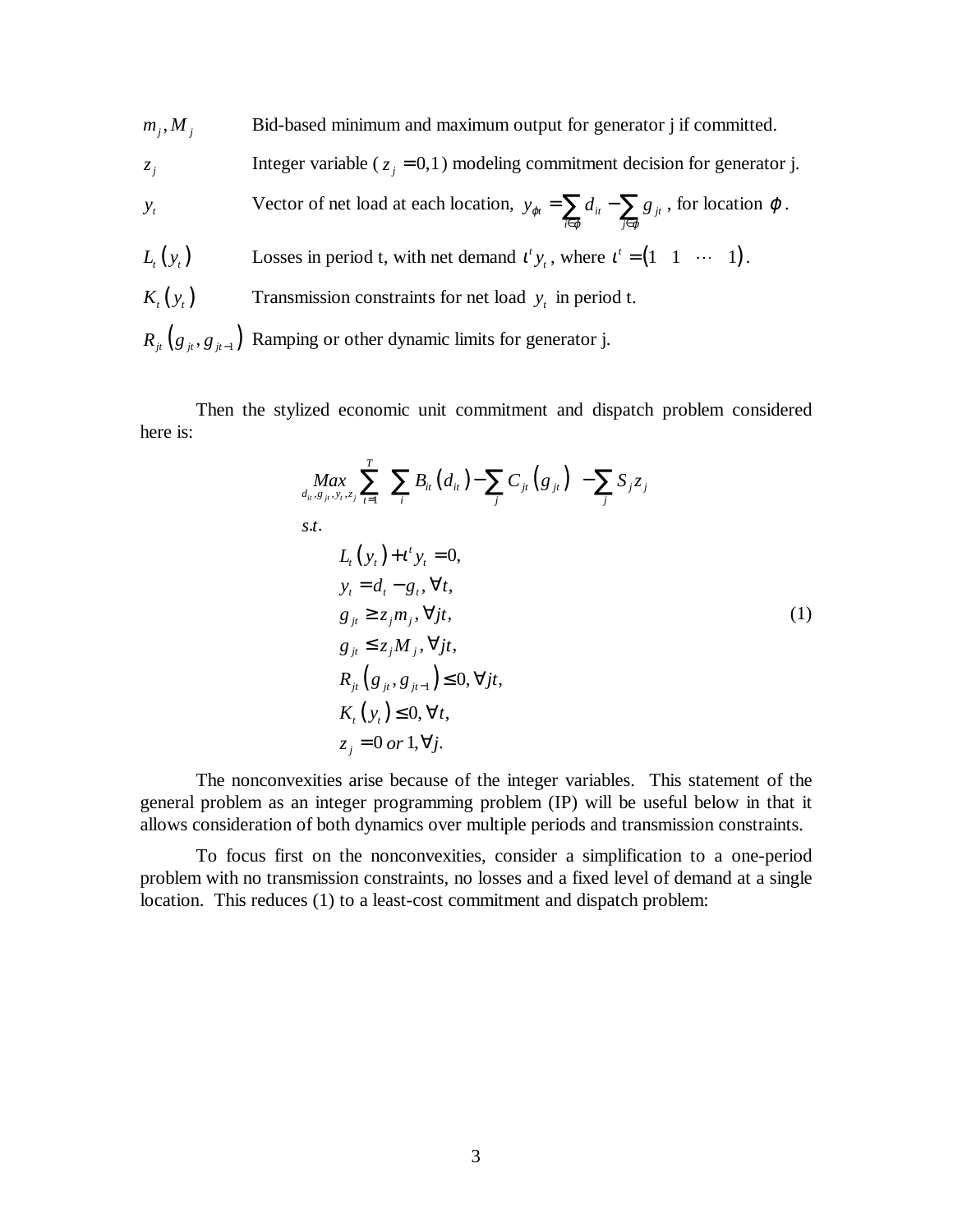$$
\begin{aligned}\n\min_{g_j, z_j} \sum_j C_j \left( g_{ji} \right) + \sum_j S_j z_j \\
s.t. \\
\sum_j g_j &= d, \\
g_j &\ge z_j m_j, \forall j, \\
g_j &\le z_j M_j, \forall j, \\
z_j &= 0 \text{ or } 1, \forall j.\n\end{aligned} \tag{2}
$$

This least-cost commitment and dispatch problem is essentially the model from O'Neill et al. specialized to the day-ahead electricity market. Reintroducing the dynamics and transmission constraints presents no problem in principle, but the simpler model highlights the role of the integer constraints.

A familiar problem with such integer programming models is that the usual formulation of prices for the generation commodities would not support an equilibrium solution in decentralized decisions. In other words, if we decompose the problem into the optimization problems of separate generators, given only the price of the commodity determined by the dual variable for the first constraints, the decentralized problem would not necessarily include a profit maximizing solution for the generators that is consistent with the global optimum. $4$ 

The insight of O'Neill et al. is to expand the commodity space in a natural way, from *g* to the vector  $(g, z)$ . The idea is to think of the market as involving "commodities" expanded from just electric energy to include something like commitment tickets for generators. Suppose that we have the optimal solution to the least-cost commitment and dispatch problem  $(g^*, z^*)$ . Then consider the following continuous variable approximation to the least-cost dispatch problem:

$$
\begin{aligned}\n\underset{g_j, z_j}{\text{Min}} \sum_{j} C_j \left( g_j \right) + \sum_{j} S_j z_j \\
s.t. \\
\sum_{j} g_j &= d, \\
g_j &\ge z_j m_j, \forall j, \\
g_j &\le z_j M_j, \forall j, \\
z_j &= z_j^*, \forall j.\n\end{aligned} \tag{3}
$$

The formulation in (3) treats the commitment variables as continuous, but requires the result to be equal to the optimal integer solution. Since formulating (3) requires

<sup>4</sup> There may be many optimal solutions for the decentralized problem, but all that is asked here is that at least one decentralized solution is consistent with the global optimum. Hence, this is a characterization of the solution but not a method for finding the solution.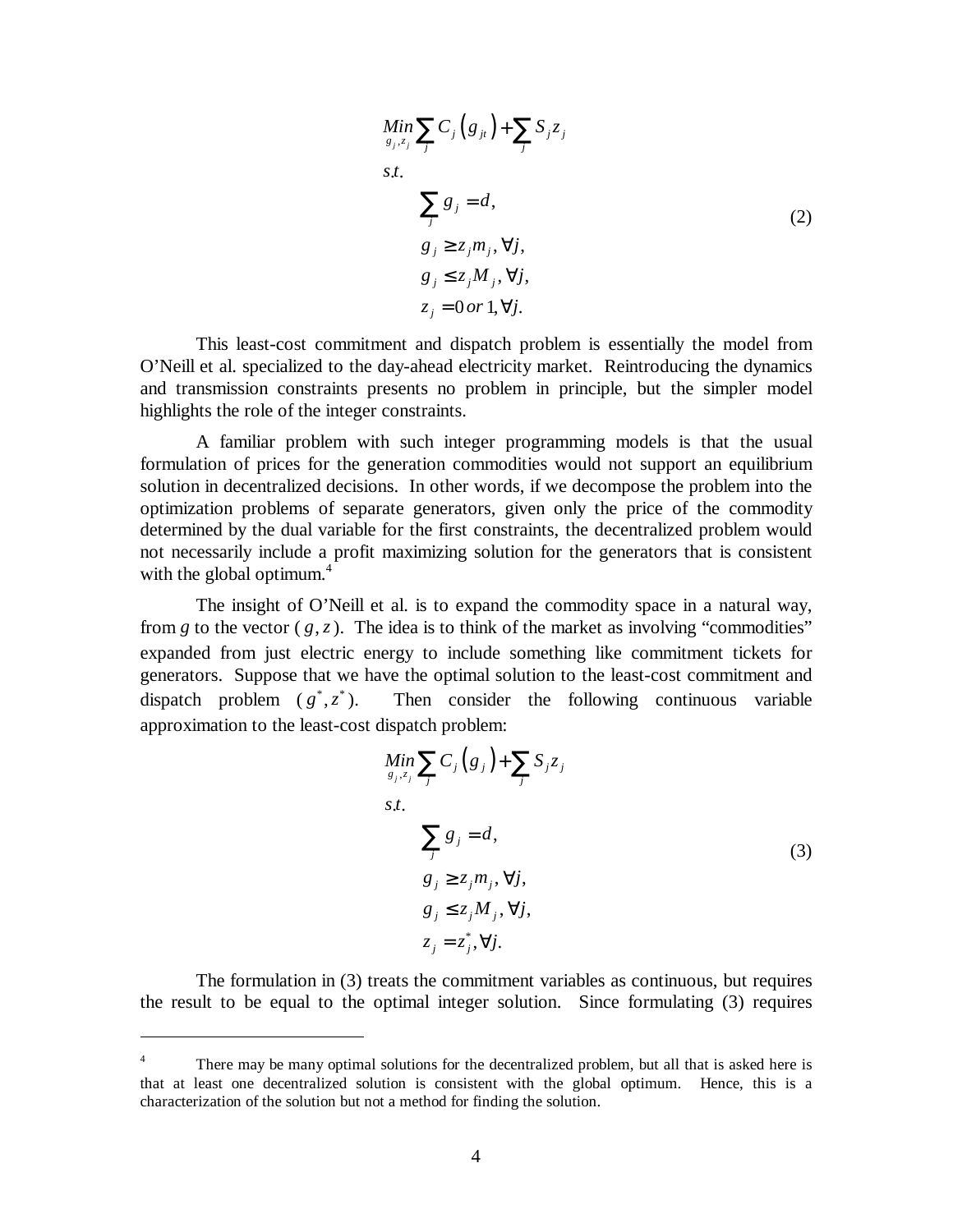knowing the optimal solution, it is not intended as an approach for finding the optimal commitment. However, it does provide a framework for defining and interpreting the associated prices.

In particular, (3) presents a well-behaved problem and will produce shadow prices for the constraints with the usual properties. Suppose that we have prices ( $p, \lambda_i, \theta_i, \pi_i$ ) for the four types of constraints. With  $C'_{j}(g_{j}) = \frac{dC_{j}(g_{j})}{dg_{j}}$ , note that the first order conditions for (3) would imply that:

$$
p = C'_{j}(g_{j}) - \lambda_{j} + \theta_{j},
$$
  
\n
$$
\pi_{j} = S_{j} + \lambda_{j} m_{j} - \theta_{j} M_{j},
$$
  
\n
$$
\lambda_{j} \ge 0, \theta_{j} \ge 0.
$$
\n(4)

These yield the IP prices,  $(p, \pi)$ , applied to each generator. The commodity price  $(p)$  is equal to marginal production cost plus the marginal rent on generator capacity. The price for a commitment ticket  $(\pi_i)$  is the startup cost less the marginal rent on capacity applied to the full capacity.

Then consider the decentralized optimization problem for each generator:

$$
Max_{g_j, z_j} pg_j + \pi_j z_j - C_j(g_j) - S_j z_j
$$
  
s.t.  

$$
g_j \ge z_j m_j,
$$
  

$$
g_j \le z_j M_j
$$
  

$$
z_j = 0 \text{ or } 1.
$$
 (5)

In the case of piecewise linear costs for the generators, O'Neill et al. establish that  $(g_j^*, z_i^*)$  is an optimal solution for this decentralized problem. Further, with linear costs the optimal profit for each generator is exactly zero.<sup>5</sup>

 O'Neill et al. point out that this conforms to a Walrasian decentralized, pricedirected equilibrium in the presence of nonconvexities. As in the more familiar case of continuous problems with constant returns to scale, the zero profit condition ensures that both those who are committed and those who are not face prices that support these commitment and dispatch decisions. Generators committed to be on would find the commitment and dispatch as profit maximizing. Similarly, generators not committed would find it profit maximizing not to enter the commitment and dispatch at these prices. Hence with price-taking generators the prices support the optimal solution.

<sup>5</sup> O'Neill et al., pp. 18-24, where the problem is more generally a block diagonal linear structure with complicating constraints of the type analyzed in G. B. Dantzig and P. Wolfe, "Decomposition Principle for Linear Programs," Operations Research, Vol. 8, No. 1, January-February 1960, pp. 101-111.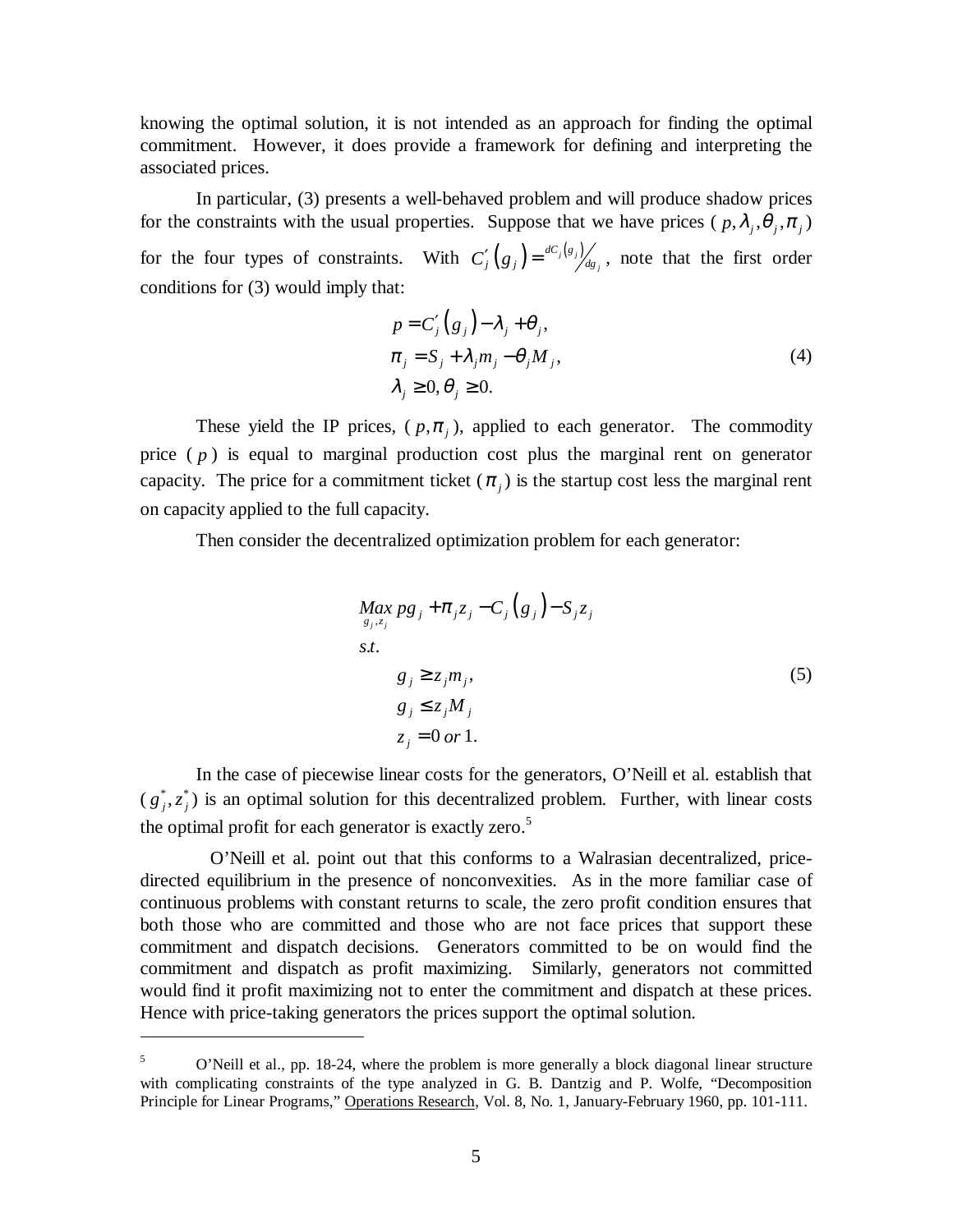Note that there may be more than one set of equilibrium solutions, in both quantities and prices. The possibility of multiple quantities for a given set of prices is not important here. The multiple prices for a given set of quantities is important and will be examined further below.

In the convex cost case here, decentralized optimality also follows immediately. Simply drop the integrality constraints on  $z_i$  in (5), to obtain the relaxed continuous problem:

$$
Max_{g_j, z_j} pg_j + \pi_j z_j - C_j (g_j) - S_j z_j
$$
  
s.t.  

$$
g_j \ge z_j m_j,
$$
  

$$
g_j \le z_j M_j.
$$
 (6)

Given the convexity assumptions, this is a well-behaved optimization problem and the first order conditions using  $(\lambda_i, \theta_i)$  imply the optimality of  $(g_i^*, z_i^*)$  for this relaxed problem in (6). Since by construction this solution also satisfies the integrality condition, it must be a solution for the generator problem in (5).

In the linear case, we have:

$$
C_j(g_j^*)=C_j'(g_j^*)g_j^*.
$$

Hence, for the linear case the decentralized solution satisfies a zero profit condition for each generator:

$$
\Pi_{j} = pg_{j}^{*} + \pi_{j}z_{j}^{*} - C_{j}(g_{j}^{*}) - S_{j}z_{j}^{*}
$$
\n
$$
= pg_{j}^{*} + \pi_{j}z_{j}^{*} - C_{j}'(g_{j}^{*})g_{j}^{*} - S_{j}z_{j}^{*}
$$
\n
$$
= (C_{j}'(g_{j}^{*}) - \lambda_{j} + \theta_{j})g_{j}^{*} + (S_{j} + \lambda_{j}m_{j} - \theta_{j}M_{j})z_{j}^{*} - C_{j}'(g_{j}^{*})g_{j}^{*} - S_{j}z_{j}^{*}
$$
\n
$$
= 0.
$$
\n(7)

The last condition follows from complementary slackness so that, for example, if  $\theta_j > 0$  it must be that  $g_j^* = M_j$  and  $z_j^* = 1$ .

In the more general nonlinear case, by convexity we have:

$$
C_j(g_j^*) \leq C_j'(g_j^*)g_j^*.
$$

The corresponding profit condition is:

$$
\Pi_{j} = pg_{j}^{*} + \pi_{j}z_{j}^{*} - C_{j}(g_{j}^{*}) - S_{j}z_{j}^{*}
$$
\n
$$
\geq pg_{j}^{*} + \pi_{j}z_{j}^{*} - C_{j}'(g_{j}^{*})g_{j}^{*} - S_{j}z_{j}^{*}
$$
\n
$$
\geq (C_{j}'(g_{j}^{*}) - \lambda_{j} + \theta_{j})g_{j}^{*} + (S_{j} + \lambda_{j}m_{j} - \theta_{j}M_{j})z_{j}^{*} - C_{j}'(g_{j}^{*})g_{j}^{*} - S_{j}z_{j}^{*}
$$
\n
$$
\geq 0.
$$
\n(8)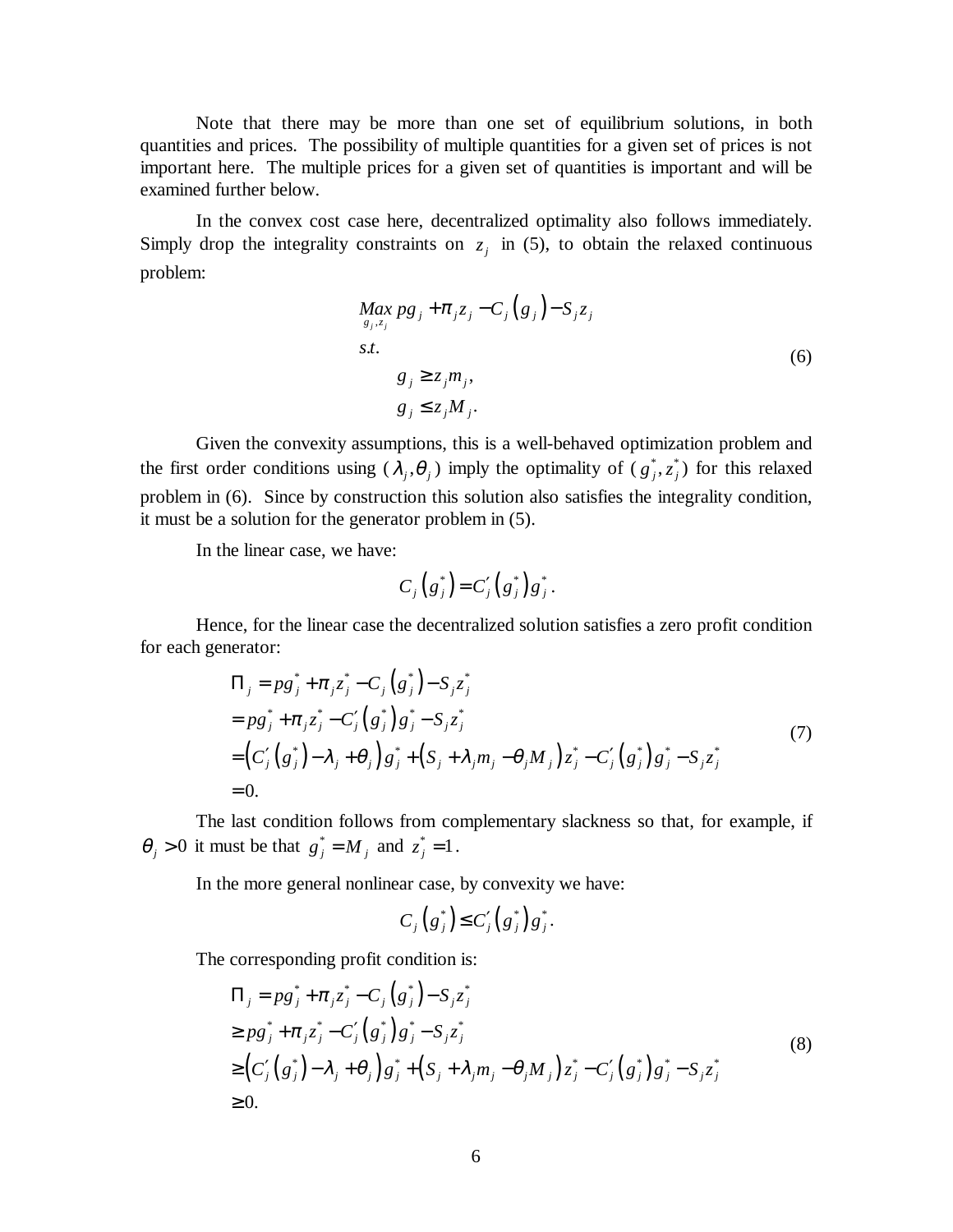Importantly for the discussion below, if the cost function is convex but not linear, the inequality can be strict. Furthermore, there can be strictly positive IP prices and strictly positive profits. The zero profit condition, therefore, is a special case following from the linear cost model formulation.

This characterization of the IP equilibrium is an elegant innovation that should have application in many areas. Here the interest is on the implications for electricity markets and the degree to which this pricing framework should guide the development of electricity pricing and settlement systems.

#### **Equilibrium IP Model**

The IP prices support the price-directed equilibrium solution defined by the Walrasian metaphor of an auctioneer who announces prices and the decentralized generators who respond. This is consistent with supporting the efficient solution in the bid-based unit commitment and dispatch problem. However, this Walrasian formulation does not explain where the auctioneer gets the money, or how the pricing framework relates to the settlement system.

An equilibrium formulation for the IP economic dispatch problem that mimics the usual economic partial equilibrium model highlights the importance of the "uplift" payments required by these IP prices ( $p, \pi$ ) that must be obtained through the settlement system. The commitment prices  $\pi$ , require net payments to or from the market coordinator separate from the market-clearing commodity price in *p* . The typical electricity settlement system employs some averaging of these payments across users, with the term "uplift" borrowed from the original UK pool terminology for charges not collected as part of the market-clearing commodity price.

To identify the role of the uplift payments, we complete the partial equilibrium formulation to include the market coordinator and customers, as well as the generators. In addition to the generator problems in (5), let the system operator (market coordinator) problem be defined as:

$$
\underset{g_j, d_i, z_j}{\underset{j}{\text{Max}}} p\left(\sum_i d_i - \sum_j g_j\right) - \sum_j \pi_j z_j
$$
\n
$$
s.t. \sum_j g_j = \sum_i d_i.
$$
\n(9)

The system operator acts as an intermediary that trades electricity with generators and loads, and purchase commitment tickets. The profit for the system operator as transmission provider is  $\Pi_0$ . Although the system operator is a monopoly, the partial equilibrium formulation here assumes that the system operator is regulated to act as though it were a price-taking profit maximizer.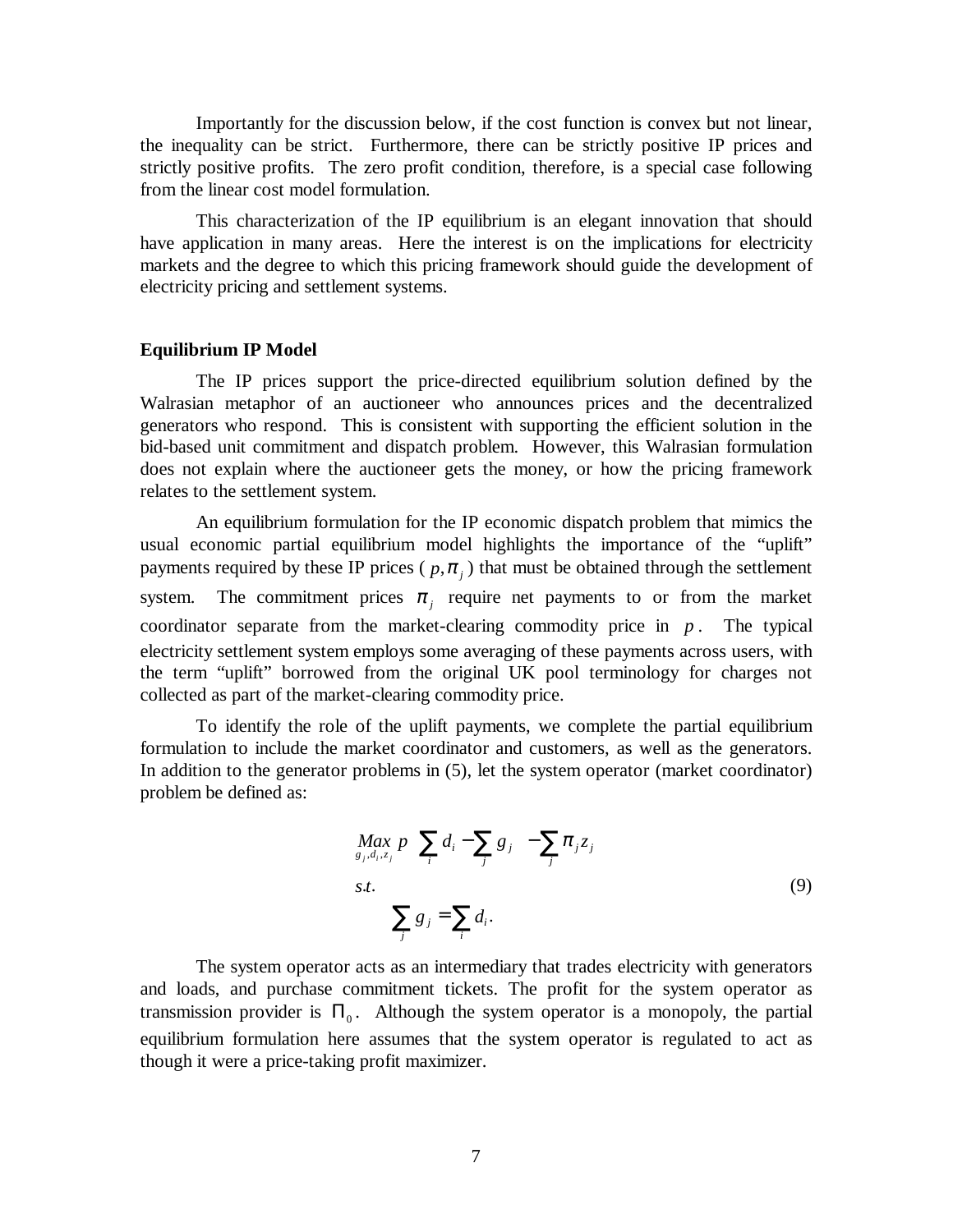Introduce the share holdings of profits for consumers ( $s_{ij} \ge 0$ ,  $\sum s_{ij} = 1$  $s_{ij} \ge 0$ ,  $\sum_{i} s_{ij} = 1$ ) along Introduce the share holdings of profits for consumers ( $s_{ij} \ge 0$ ,  $\sum_i s_{ij} = 1$ ) along with wealth endowments ( $\tilde{w}_i$ ) for the numeraire good with consumption level ( $c_i$ ). Then the consumer optimization problem is:

em is:  
\n
$$
\underset{d_i, c_i}{Max} B_i(d_i) + c_i
$$
\ns.t.  
\n
$$
pd_i + c_i \leq \tilde{w}_i + \sum_{j \geq 0} s_{ij} \Pi_j.
$$
\n(10)

 The familiar definition of a competitive partial equilibrium is a set of prices and quantities (  $p, \pi_j, d_i^*, g_j^*, z_i^*$ ) that simultaneously solves (5), (9), and (10).<sup>6</sup>

The analysis above establishes the IP prices as applicable for (5). The consumer problem is conventional and the same price  $(p)$  will support the solution of  $(10)$ . The difficulty is with the system operator problem, where for any nonzero commitment ticket prices  $(\pi_i)$  the solution is unbounded. Hence, expanding the commodity space to include the commitment tickets is not quite enough. The further insight of O'Neill et al. is to impose the added requirement that  $z_j = z_j^*$  to obtain the modified version of the system operator problem:

$$
\begin{aligned}\n\max_{g_j, d_i, z_j} p\left(\sum_i d_i - \sum_j g_j\right) - \sum_j \pi_j z_j \\
s.t. \\
\sum_j g_j &= \sum_i d_i, \\
z_j &= z_j^*, \forall j.\n\end{aligned} \tag{11}
$$

 In this sense, we have the IP competitive partial equilibrium as a set of prices and quantities (  $p, \pi_j, d_i^*, g_j^*, z_j^*$ ) that simultaneously solve (5), (10), and (11). The IP prices support this version of the partial equilibrium model. Of course, we could never use this decentralized formulation as a means for actually finding a solution, since we must know the commitment solution in order to formulate the problem. But this version of the partial equilibrium problem provides a way to think about pricing rules and settlement protocols.

Using these IP prices, the equilibrium profit for the system operator is:

<sup>&</sup>lt;sup>6</sup> The standard partial equilibrium assumptions are that electricity is a small part of the overall economy with consequent small wealth effects, and prices of other goods and services are approximately unaffected by changes in the electricity market. For further details, see Mas-Colell, A., M.D. Whinston, and J.R. Green, Microeconomic Theory, Oxford University Press, 1995, pp. 311-343.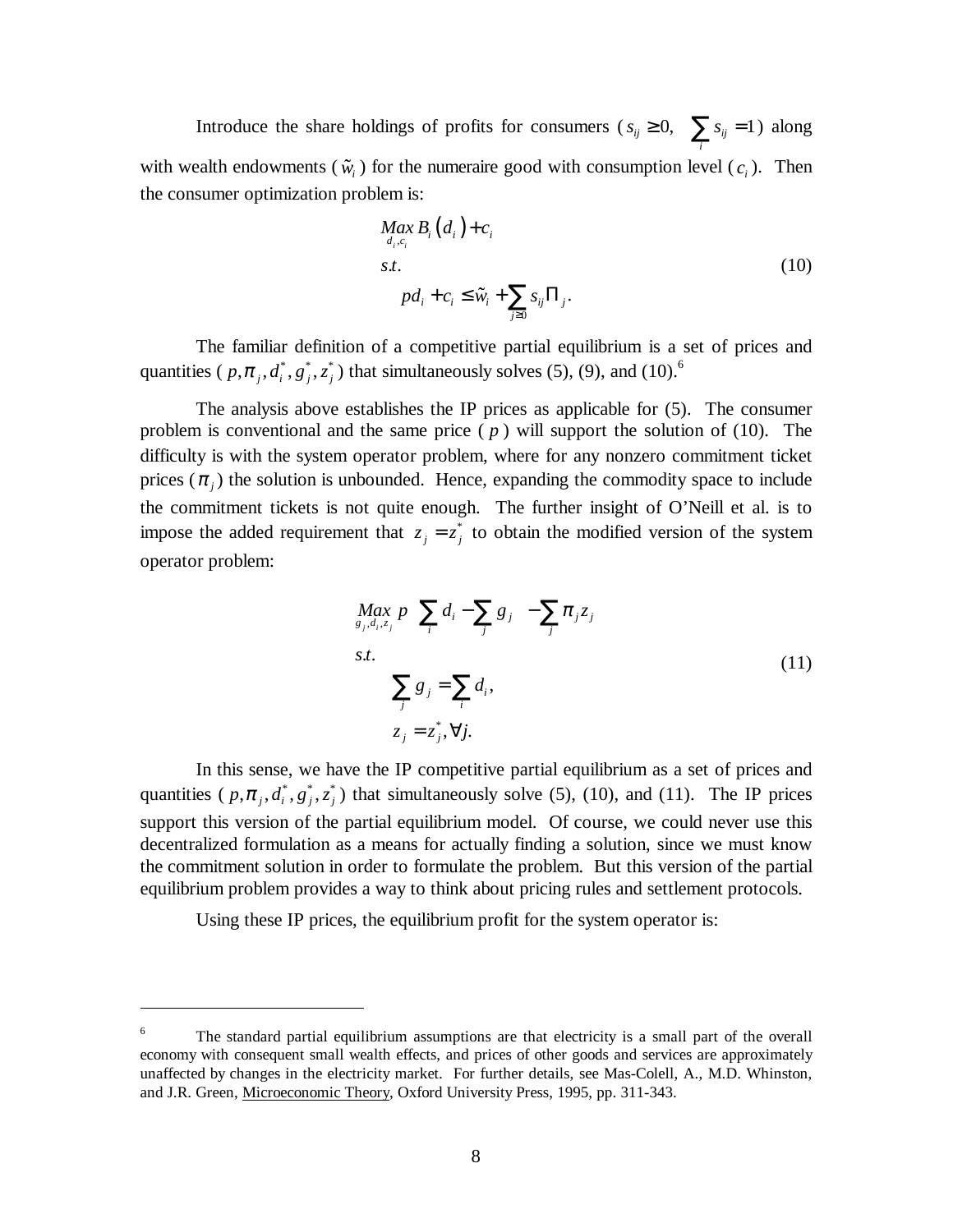$$
\Pi_0 = p \left( \sum_i d_i^* - \sum_j g_j^* \right) - \sum_j \pi_j z_j^* \,. \tag{12}
$$

In this case with no transmission effects, this reduces to  $\Pi_0 = -\sum \pi_j z^*_j$  $\Pi_0 = -\sum_j \pi_j z_j^*$ , the net payments

to the generators for commitment tickets. As seen below, the commitment ticket prices  $\pi$ , may be positive or negative and, in turn, the net profit of the system operator may be negative or positive. In this formal equilibrium model, the net payment is recovered from consumers in the form of a fixed charge that is independent of the level of consumption through the consumers' ownership shares of the system operator net losses or profits.

In the real system, such fixed transfers are not available. This net payment from customers appears typically as an "uplift" charge allocated by some rule across final consumption. In the simple case of a single location and no transmission effects, collection for the uplift is much the same as for the commodity payments at price *p*. However, in the more general case with transmission constraints, the distributional effects across locations and customers could be quite important. Hence, the distinction between direct commodity charges and uplift payments could be important.

 As illustrated below, the split between the commodity price and the uplift can be volatile as a function of the load. Small changes in the load produce large changes in incremental costs, IP commodity prices, and IP commitment ticket prices. This volatility itself could be a problem, and the IP commodity price could be technically correct as the infinitesimal marginal cost but misleading as a signal of the cost for relatively small but discrete increments of load.

For example, in the electricity system in New York there are many "block loaded" combustion turbine units for which the minimum and maximum outputs are the same. Hence, these units are either off, or on at full capacity. The running cost is relatively high. When these units are committed regularly to meet incremental load, the IP commodity price typically would reflect the (much) lower marginal cost of some other unit that must then be dispatched at less than capacity. Under IP pricing, most of the total incremental cost of the block-loaded units would then fall into the category of "uplift" and would provide a muted signal for the locational prices.

In the New York system, this was viewed as a problem. An ad hoc fix for pricing block-loaded units was to compute the day-ahead prices by calculating a hypothetical dispatch in which the "block loaded" units were committed but treated as dispatchable, meaning that the lower bound on output would be set to zero in the model. This allows these units to set the marginal commodity price and leaves much less to be covered by the residual uplift.<sup>7</sup> Of course, the actual dispatch would not have these units as dispatchable. This particular approach is computationally simple in that it uses the same dispatch software for computing prices and does not require any special pricing software, issues discussed further below.

<sup>7</sup> For a discussion and critique of the New York approach, see Steven Stoft, Power System Economics, Wiley-Interscience, 2002, pp. 277-285.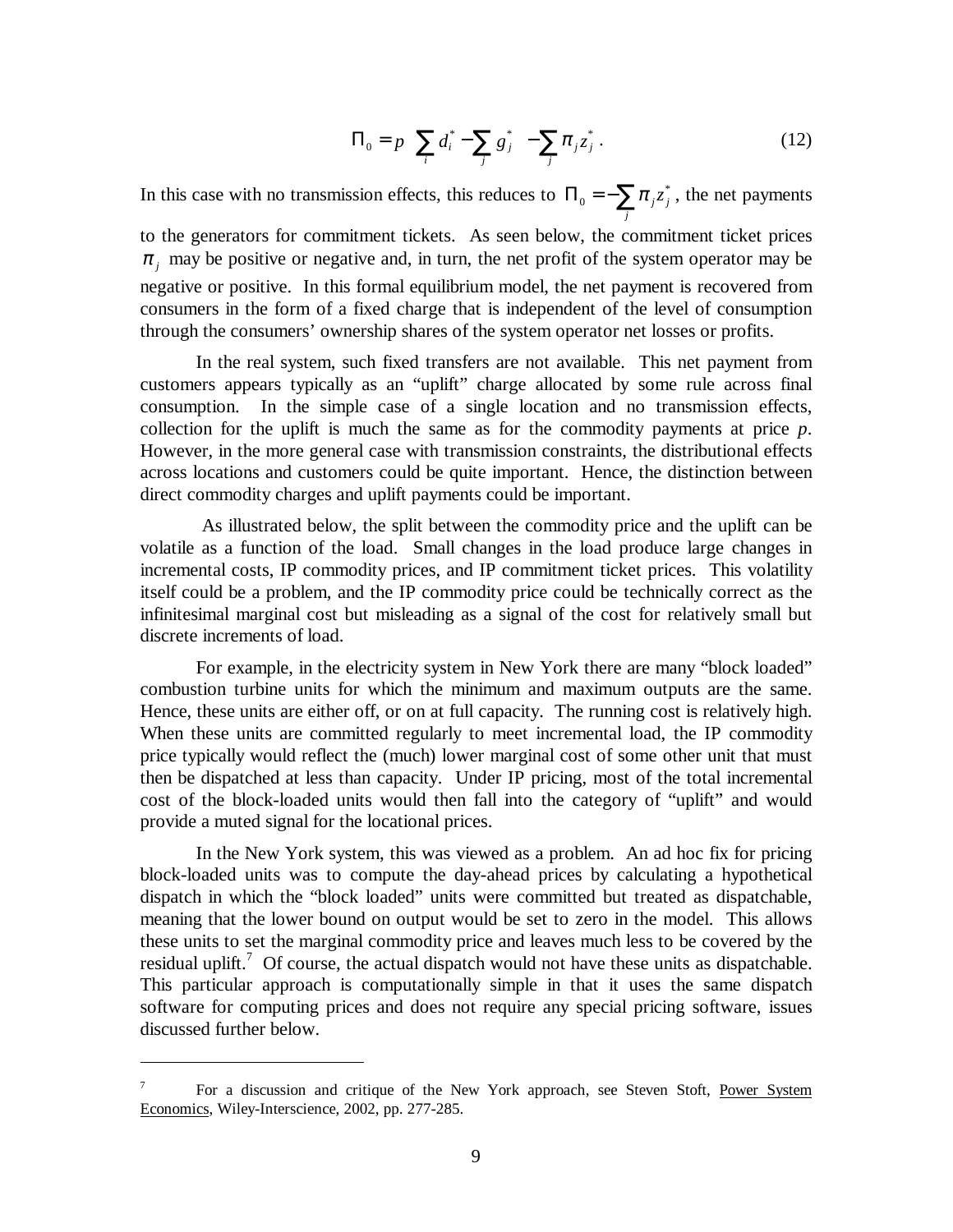Another feature of the equilibrium IP prices is the possibility, even likelihood, that many of the commitment ticket prices  $(\pi_i)$  could be negative. In other words, the generator must make a payment in order to have the unit committed. In the linear case, this payment is just the amount needed to leave the generator with zero profits. In the more general case, this negative payment would be sufficient to capture all the scarcity rents associated with the generators capacity constraint, leaving only the infra-marginal rent on the nonlinear cost function.

In effect, therefore, application of strict IP prices would fashion the system more as a pay-as-bid mechanism than paying the market-clearing price. Although there would be a single market-clearing IP commodity price  $p$ , the IP commitment ticket price  $\pi$ would take back the bulk of the infra-marginal scarcity rent from the generator capacity constraints. This seems inconsistent with the most attractive incentive properties of the market-clearing auction in the short run, and inconsistent with the incentives to introduce new lower cost generation in the long run.

O'Neill et al. identify these negative commitment ticket prices as problematic.<sup>8</sup> The zero-profit condition emulates the long-run perfect competitive equilibrium where there may be many potential entrants. In the short-run, where the number of generators of each type is fixed, O'Neill et al. suggest the possibility of allowing positive profits but do not address the treatment needed to maintain the equilibrium conditions for uncommitted units. The discussion below further addresses these and related settlement issues.

#### **Incentives and IP Prices**

The equilibrium analysis above assumes accuracy of the bids. An objective for electricity auctions that utilize market-clearing rather than pay-as-bid pricing is to promote a better approximation of incentive-compatible bidding. Absent the integer constraints, the idea is that an infra-marginal generator has an incentive to act as a price-taker and bid its true marginal cost. Since the payment to the generator will be the market-clearing commodity price at its location, the bid affects only whether the generator is dispatched, not what it is paid.

This system is not strictly incentive compatible because there is always some generator on the margin that is setting the market price. $\degree$  Since the marginal generator's bid can affect the market price, there is an incentive for the marginal generator to bid other than its true costs. However, if there are many bidders and some uncertainty about who will be the marginal bidder in advance of knowing everything about supply and demand, the expectation is that most bidders, most of the time, would act as infra-marginal suppliers and bid their true costs. In addition to improving the efficiency of the dispatch,

<sup>8</sup> O'Neill et al., pp. 24-25

<sup>9</sup> The usual electricity market auction formulation is not as a fully incentive-compatible second price or Vickrey auction but rather as a first-price, non-discriminatory auction. In the presence of binding transmission constraints, there would be more than one marginal generator.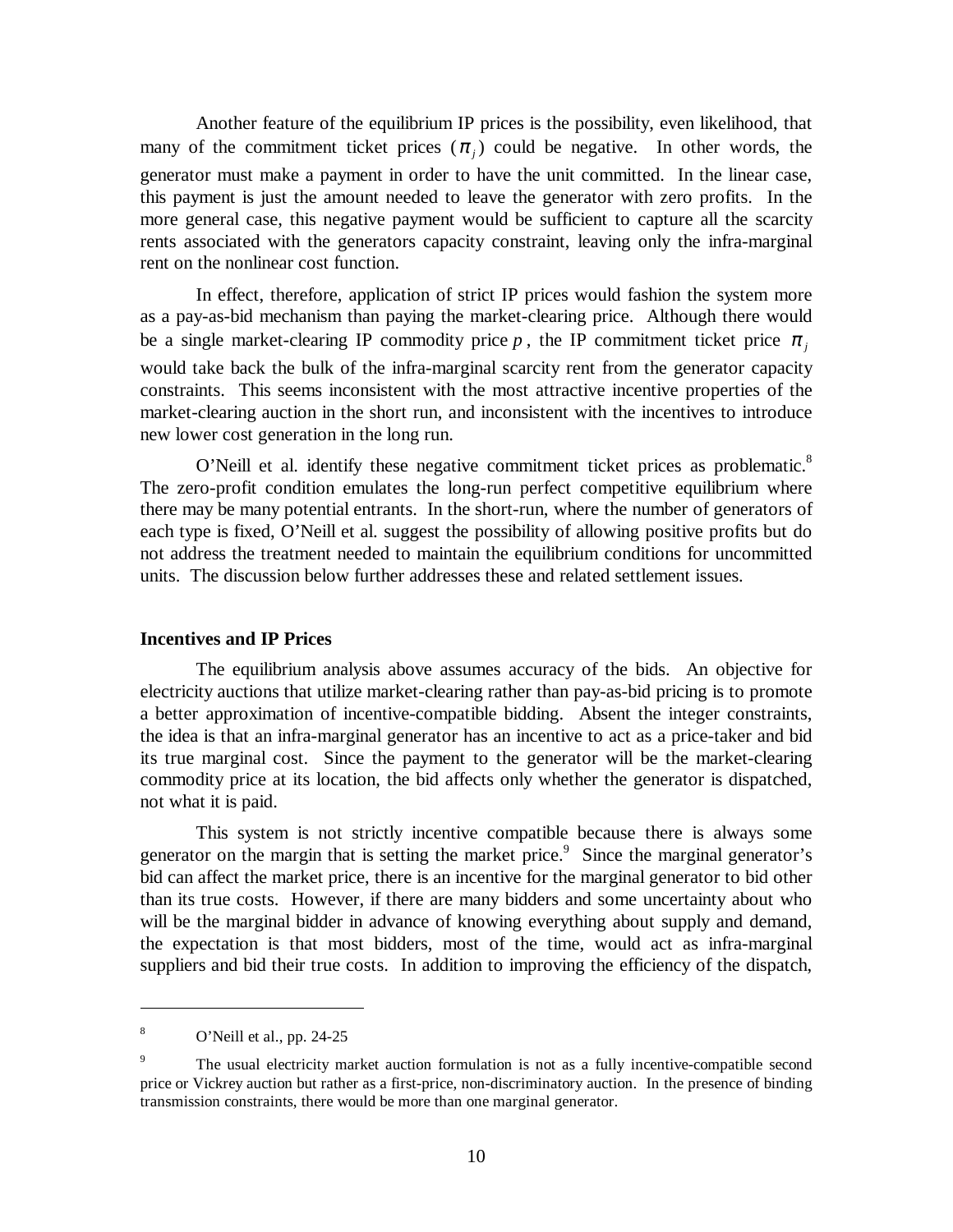this practice greatly simplifies both bidding for generators and the dispatch problem for the system operator when dealing with the complexities of transmission losses and constraints.<sup>10</sup>

The use of market-clearing prices also provides incentives for efficient long-run entry. A new supplier can expect to capture the rents associated with its lower cost generation. However, were these rents to be foregone through the pricing rules, there would be a significantly reduced incentive to enter the market. As a matter of policy, therefore, it would be desirable to maintain the practice of paying the market-clearing price rather than the bid price for each generator.

This analysis of commodity price bidding incentives does not apply strictly to the case of IP equilibrium problem because of the integer constraints, startup costs, and commitment ticket prices. By construction, the commitment ticket price is  $\pi_i = S_i + \lambda_i m_i - \theta_i M_i$ . This includes the bid-based startup cost *S<sub>i</sub>*. Hence, there is an inherent pay-as-bid feature that is difficult to avoid. Every commitment ticket is unique, and applies to a unique plant. There is no obvious "market-clearing" commitment ticket price produced in the IP equilibrium model. The higher the bid for startup cost, the higher the payment to the generator under the IP commitment ticket price. Furthermore, for a given commodity price  $(p)$  the higher the bid-in marginal cost the lower would be the rent  $(\theta_i)$  on capacity and, therefore, the higher the commitment ticket price. Hence, the generator has an incentive to increase the startup bid and marginal cost bid to levels that make the system operator just indifferent to the commitment and dispatch decisions. This seems to carry with it all the perverse effects of the pay-as-bid auction, making it harder for the generator to bid and harder for the dispatcher to decide on the most economic dispatch.

In practice, markets that include similar commitment payments and associated uplift charges have adopted a simple rule that solves most but not all these problems. In effect, in terms of the IP equilibrium, the practice would be to pay the commitment ticket price to the generator when it is positive and required to bring the generator to zero profits, but never to charge the generator for a commitment ticket that is consistent with the economic dispatch and would reduce profits to zero.

This has an immediate attractive effect. As for the case with no startup costs, this settlement policy at least mitigates, if not eliminates, the incentive for an infra-marginal generator to increase its marginal cost bid. There is a remaining incentive to increase the marginal cost bids, but the incentive is now limited by the amount of the average startup bid for that generator. If  $\pi$ , is negative, increasing the marginal cost bid reduces reported  $\theta$ , but only further reduces the chance of being dispatched without increasing the

 $10$  The problems of bidding and dispatching with losses and transmission constraints are almost never raised in discussions of pay-as-bid auctions, but may be the most serious difficulties. In the presence of transmission constraints, prices could vary dramatically even though individual generator marginal costs remain fixed.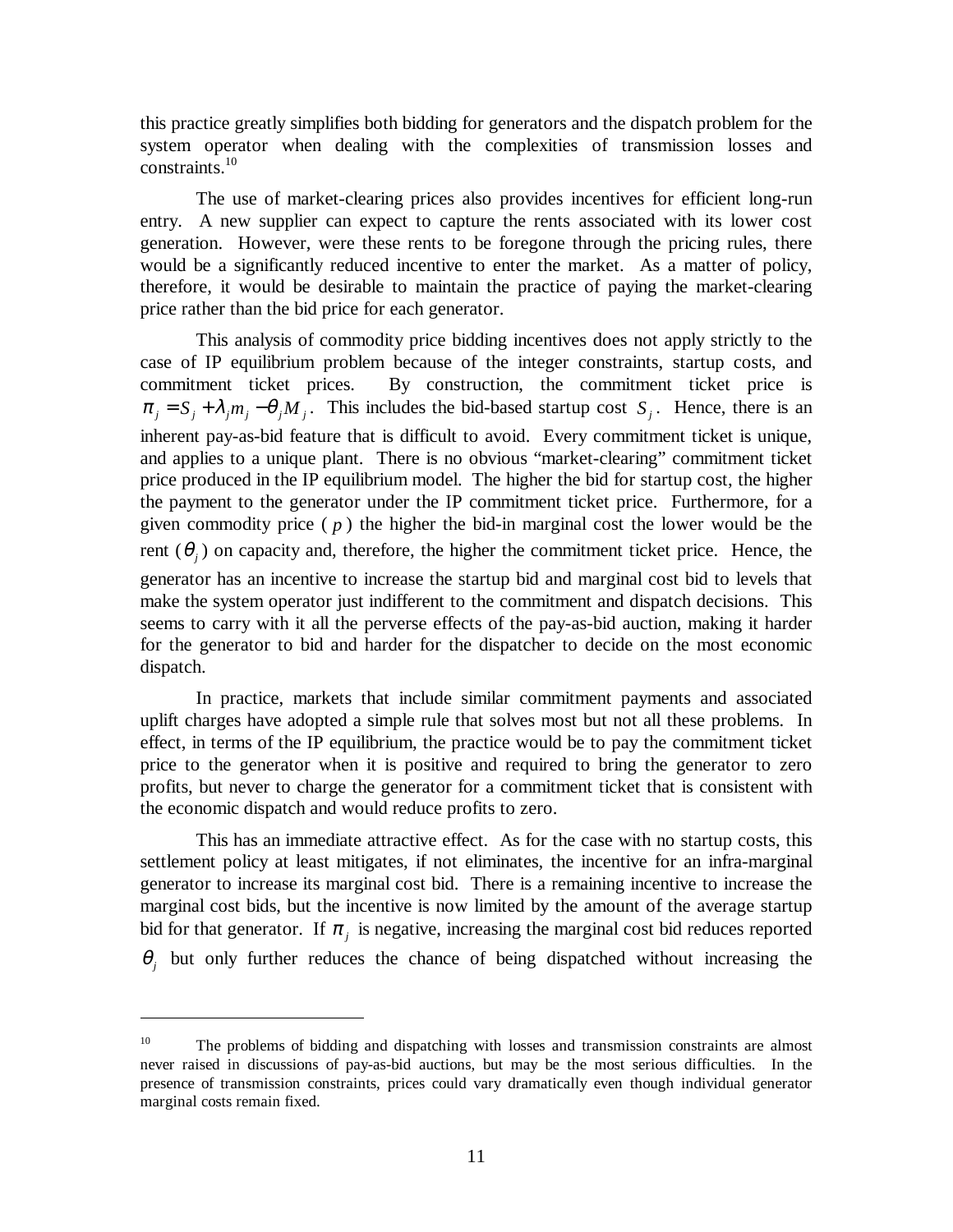commitment payment. Only when  $\pi_i$  is positive is there an incentive to increase the marginal cost bid in order to reduce reported  $\theta_i$ . Hence, the average startup cost  $(S_i/M_i)$  is an upper bound on the added deviation from true costs that could have an effect in increasing the generator's commitment ticket price. There is still an incentive to increase the startup bid, as this is still unique to the generator and there is no marketclearing price commitment ticket price. However, in the real application, the startup cost is easier to monitor than the sometimes highly variable energy cost. There could be rules, such as with PJM, requiring that the startup bid cannot change frequently or be subject to some other form of light-handed regulation.<sup>11</sup> This mitigates but does not eliminate the deviations from pure incentive compatible bidding.

It appears, therefore, that the pragmatic rule of not charging for commitment tickets, but only paying in the case where the payment is need to eliminate losses at the IP commodity price, would restore approximately the beneficial incentive effects. Only in the case where the generator is near the zero profit condition is there much of an incentive to deviate from true marginal cost bidding, and such bidding above marginal cost carries with it the risk of loss by not being dispatched.

This raises the question of how this pragmatic rule relates to the IP equilibrium pricing framework developed by O'Neill et al. Here we can exploit the observations above that there might be many equilibrium pricing sets that would support the equilibrium solution. It is clear that not charging for the negative commitment ticket prices would upset the IP equilibrium in the case of the possible uncommitted plants that might find it profitable to operate at the commodity IP price  $p$ . Furthermore, the condition that the IP prices support (6) without the integer constraints suggests that some available information in the multi-part bidding of unit commitment remains unexploited.

#### **Minimum-Uplift Equilibrium Model**

 $\overline{a}$ 

An alternative pricing rule in the same spirit defines a commitment payment to generators that replaces the commitment ticket price. Rather than using the shadow prices from a continuous approximation of the economic commitment and dispatch model, go directly to the available as-bid profit calculations. This is the approach proposed by Ring who analyzed many different applications of the idea dealing with deviations from perfect optimization with the simple perfectly convex equilibrium model.<sup>12</sup>

Ring emphasized the linear case and focused on the uplift payments, with the idea of minimizing these payments as a "best compromise" to provide workable pricing methods in the presence of deviations from the idealized model. Following Ring's idea,

<sup>&</sup>lt;sup>11</sup> "The start-up and no-load offers for price-based units can only occur during the open enrollment periods, which are once every six months … ". Section 8, Managing Unit Start-up & No Load Data , PJM Scheduling Manual, PJM Manual M11 - Version 18. (www.pjm.com)

<sup>&</sup>lt;sup>12</sup> Brendan J. Ring, "Dispatch Based Pricing in Decentralized Power Systems," Ph. D. thesis, Department of Management, University of Canterbury, Christchurch, New Zealand, 1995.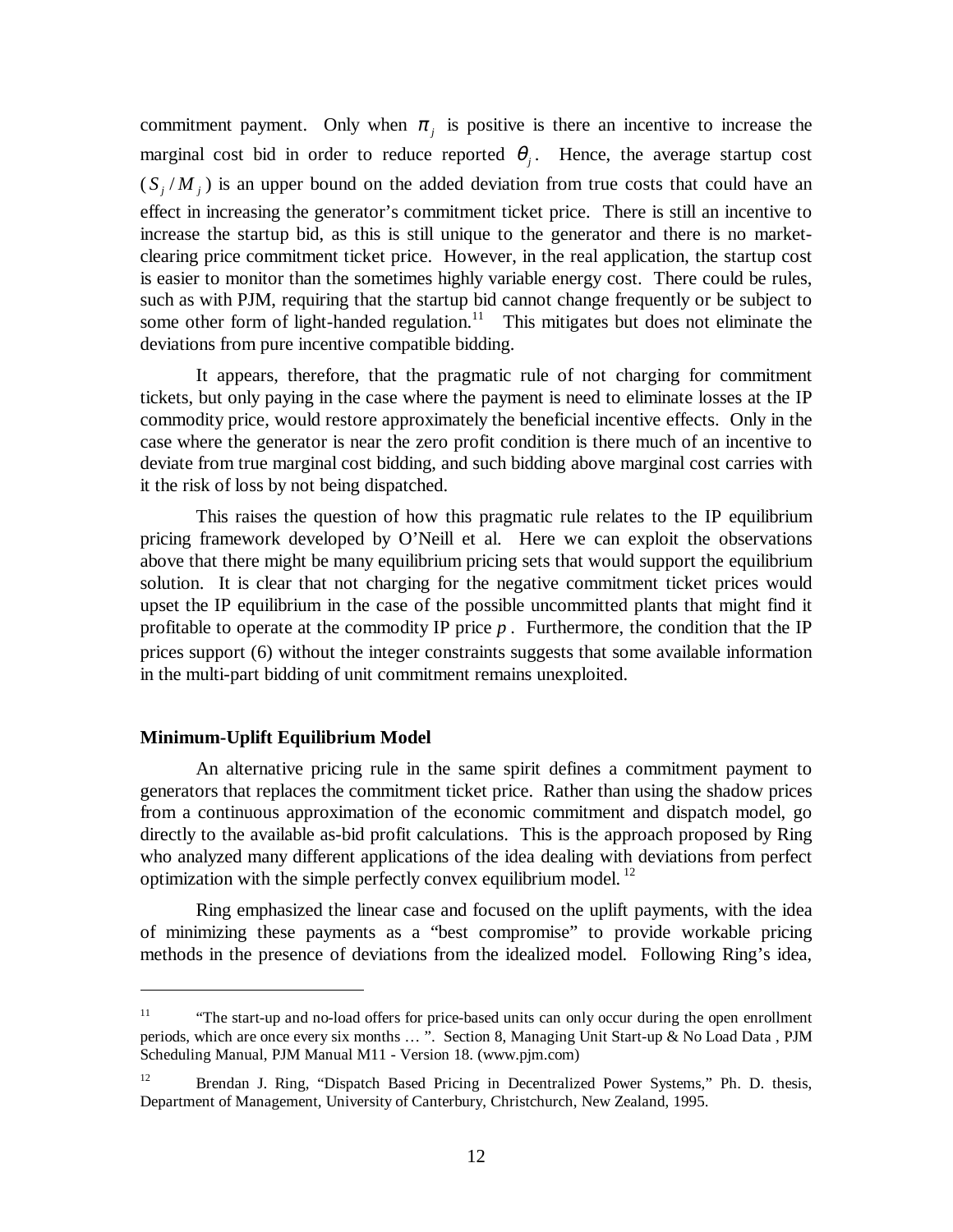define the nonnegative commitment payments in terms of uplift requirements needed to make committed and uncommitted generators at least indifferent. In particular, for the general nonlinear case suppose that we solve the day-ahead unit commitment and dispatch problem in (2). Given the solution ( $g^*$ , $z^*$ ) and an arbitrary candidate for the marketclearing commodity price ( *p* ), define a commitment related payment to each generator as:

$$
\tilde{\pi}_j(p) = Max(0, \Pi_j^+ - \Pi_j^*),
$$
\nwhere\n
$$
\Pi_j^* = pg_j^* - C_j(g_j^*) - S_j z_j^*,
$$
\n
$$
\Pi_j^* = \begin{cases}\nMax \, pg_j - C_j(g_j) - S_j z_j \\
s.t. \\
g_j \ge z_j m_j, \\
g_j \le z_j M_j \\
z_j = 0 \, or 1.\n\end{cases}.
$$

Although the rule could extend easily to include price sensitive demands, to simplify the notation here consider the case where demand is fixed. Then the pricing rule is to pay each generator an amount  $\tilde{\pi}_i(p)$  in addition to the payment for the commodity produced. The payment is conditional on accepting the commitment and dispatch solution.

In the case of a committed generator, the commitment payment  $\tilde{\pi}_i(p)$  is the loss on the optimal solution plus any opportunity cost given the commodity price *p* . If the actual dispatch is profitable and optimal at these prices, the payment is zero, allowing the committed generator to keep any profits. For the uncommitted generation, the payment In the case of a committed generator, the commitment payment  $\tilde{\pi}_j(p)$  is the loss<br>on the optimal solution plus any opportunity cost given the commodity price *p*. If the<br>actual dispatch is profitable and optimal at the negative.

With this formulation and settlement rule for the commitment payments, we could restate the profit-maximizing, price-taking generator's problem as:

$$
Max_{g_j, z_j} pg_j + \tilde{\pi}_j(p) \delta(g_j, z_j, g_j^*, z_j^*) - C_j(g_j) - S_j z_j
$$
  
s.t.  

$$
g_j \ge z_j m_j,
$$
  

$$
g_j \le z_j M_j
$$
  

$$
z_j = 0 \text{ or } 1.
$$
 (13)

**Here**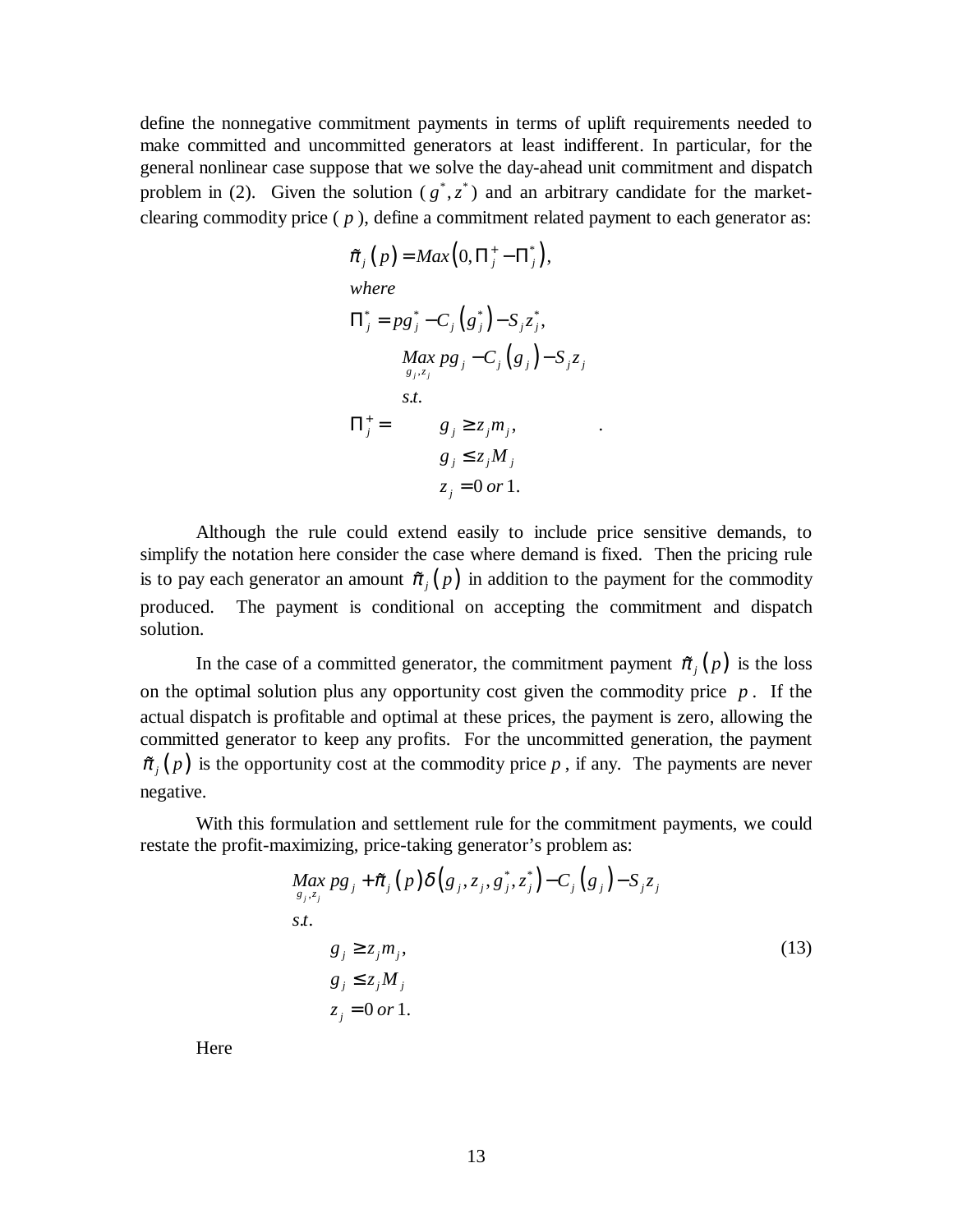$$
\delta\left(g_j, z_j, g_j^*, z_j^*\right) = \begin{cases} 1, & \text{for } z_j = z_j^*, g_j = g_j^* \\ 0, & \text{otherwise} \end{cases}.
$$

Hence, the commitment payment is made only if the generator matches the desired commitment and dispatch solution. By construction, the payment is the minimum amount that would make the generator indifferent between accepting the day-ahead solution versus responding optimally to the commodity price *p* .

This pricing rule is similar in spirit but not identical to the pricing rules in place in New York and PJM. Note this set of commitment payments  $\tilde{\pi}$ , (p) could include payments both to units that are committed and dispatched, and those that are excluded from the day-ahead dispatch. The latter would receive the foregone profits that would accrue to the generator if it had been allowed to commit and dispatch at commodity price *p* . These payments are necessary to maintain the IP-like condition of decentralized equilibrium for all existing units. With minimum output restrictions forcing production from committed plants, it is not possible to guarantee that all uncommitted units are unprofitable given price  $p^{13}$ 

With this set of commitment payments and settlement rules, it is apparent that  $(p,\tilde{\pi}_{i}(p))$  supports the competitive market solution. The difference from the IP prices can be explained by referring to the analysis above. There are many prices that can support the decentralized solution. The IP prices  $(p, \pi)$ , in particular, are sufficient to support the continuous version of the competitive equilibrium using (6) while ignoring the  $(p, \tilde{\pi}_j(p))$  supports the competitive market solution. The difference from the IP prices<br>can be explained by referring to the analysis above. There are many prices that can<br>support the decentralized solution. The IP pric integer constraints. However, the new prices and payments do support the decentralized equilibrium with the integer constraints, and for a given  $p$  the commitment payment support the continuous version of the competitive equilibrium using (6) while ignoring the integer constraints. By contrast this may not be true of ( $p, \tilde{\pi}_j(p)$ ), which depend on the integer constraints. However, the ne resulting generator profit would be: Frowever, the new prices and payments do support the decentralized<br>ne integer constraints, and for a given p the commitment payment<br>nerator is the minimum nonnegative payment with this property. The<br>profit would be:<br> $\Pi_j =$ 

$$
\Pi_{j} = \tilde{\pi}_{j}(p) + \Pi_{j}^{*} = \tilde{\pi}_{j}(p) + pg_{j}^{*} - C(g_{j}^{*}) - S_{j}z_{j}^{*} \ge 0.
$$
\n(14)

As with the IP prices, the total uplift charge that must be collected from customers in the settlements process is  $UP(p) = \sum \tilde{\pi}_j(p)$ *g uld be:*<br> *p*) +  $\Pi_j^* = \tilde{\pi}_j(p) + p$ <br> *j*, the total uplift chan<br> *UP*(*p*) =  $\sum_j \tilde{\pi}_j(p)$ .

There is no unique commodity price and for each price there would be a different total uplift payment  $UP(p)$ . This suggests a further rule intended to choose a commodity price that comes close to a "market-clearing" commodity price in the sense of minimizing the total uplift payment. Hence, following Ring and given the solution to the commitment

<sup>&</sup>lt;sup>13</sup> Given the history of problems with constrained off units in context of transmission constraints and zonal pricing, there should be a caution flag at this point. However, these circumstances are not exactly the same. There is a simple solution to the transmission case in nodal pricing. In addition, precluding payments in the commitment case presents its own incentive problems.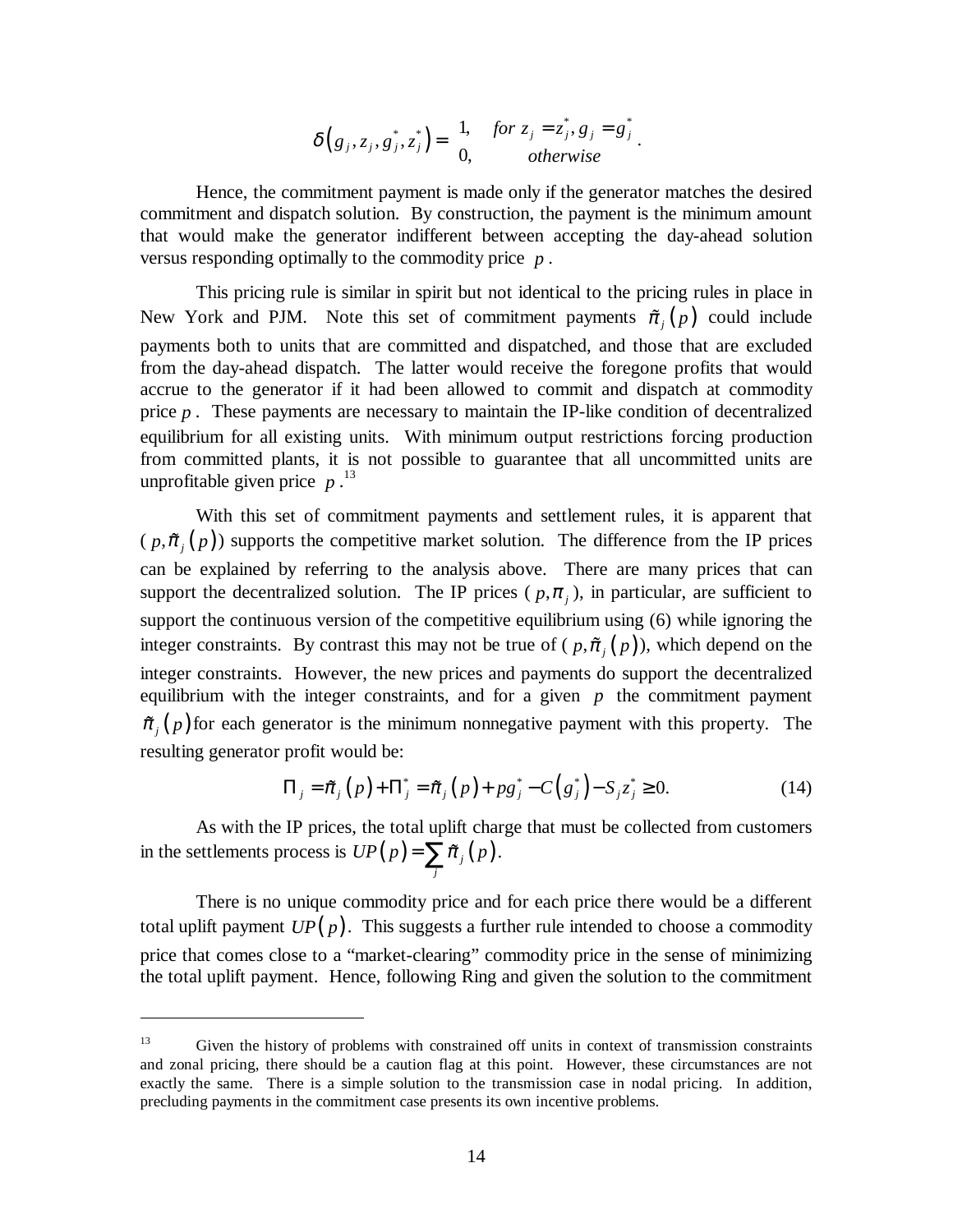problem in (2), define MinUP prices as those ( $\tilde{p}, \tilde{\pi}_i(\tilde{p})$ ) that minimize the total uplift requirement. This in turn maximizes the amount of total payment based on the marketclearing commodity price.

This rule is a heuristic that follows the same intuition behind the treatment of the "block-loaded" units in New York. The discrete incremental cost of additional load may be high but the exact marginal cost is low. Rather than setting the commodity price equal to the exact marginal cost, the idea is to consider the tradeoff between the discrete incremental cost, the exact marginal cost, and the total uplift to give a commodity price that is more consistent with the intuition about the average cost of incremental load. In the presence of integer constraints, there is no perfect solution to this problem, but the MinUP pricing and settlement rule is an alternative to the IP rule that has similar short-run theoretical efficiency given the bids and better incentive properties to support improved bidding. This minimum-uplift pricing moves as close as possible to full reliance on the usual "one-part" commodity prices while maintaining the principles of non-discrimination with respect to the commodity price.<sup>14</sup> Some discrimination remains in the commitment payments, but these are as small as possible while still preserving the equilibrium condition that all bidders accept the optimal outcome as maximizing given the prices. This is the pricing philosophy that Ring labeled as the "best compromise." However, as Ring suggested, the "best" property depends on further analysis of the long-run incentive effects. The label as minimum-uplift pricing is simply descriptive.

## **An Example**

 $\overline{a}$ 

 The paper by O'Neill et al. illustrates IP pricing using an example taken from Scarf.<sup>15</sup> The model consists of two types of plants, "Smokestack" and "High Tech." For purposes of this discussion, a modified example includes a "Med Tech" plant that has a minimum output level to capture a common feature in electricity markets. The technology summary for these three types of facilities includes:

| <b>Production Characteristics</b> |        |                               |  |  |  |  |  |  |  |  |
|-----------------------------------|--------|-------------------------------|--|--|--|--|--|--|--|--|
|                                   |        |                               |  |  |  |  |  |  |  |  |
| 16                                |        |                               |  |  |  |  |  |  |  |  |
|                                   |        | $\mathcal{D}_{\cdot}$         |  |  |  |  |  |  |  |  |
| 53                                | 30     | 0                             |  |  |  |  |  |  |  |  |
|                                   |        |                               |  |  |  |  |  |  |  |  |
| 6.3125                            | 6.2857 |                               |  |  |  |  |  |  |  |  |
|                                   |        | Smokestack High Tech Med Tech |  |  |  |  |  |  |  |  |

<sup>&</sup>lt;sup>14</sup> One-part Ramsey pricing would require using the demand elasticities to discriminate among consumers.

<sup>&</sup>lt;sup>15</sup> H. E. Scarf, "The Allocation of Resources in the Presence of Indivisibilities," Journal of Economic Perspectives, Vol. 8, No. 4, Fall 1994, pp. 111-128.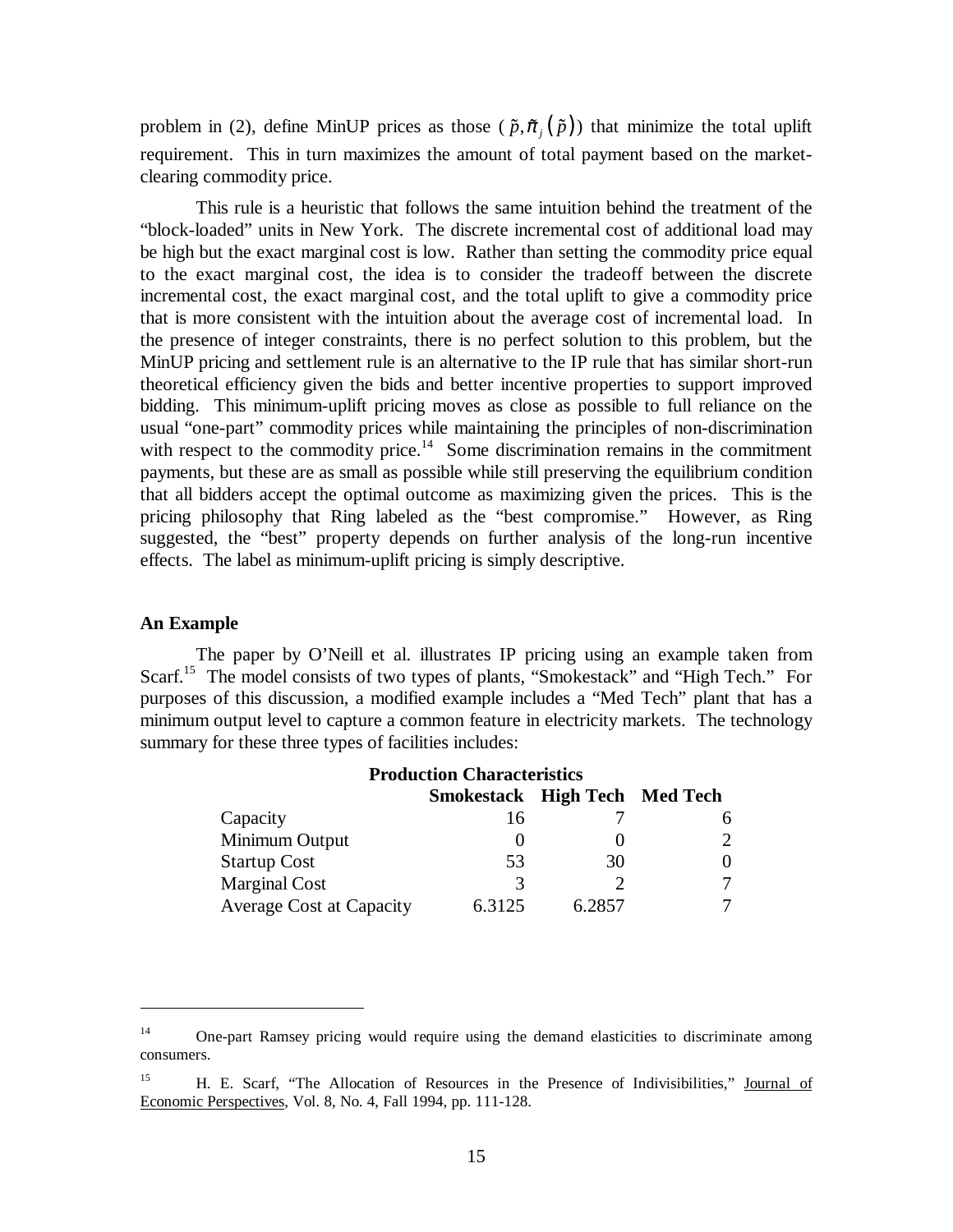The model is configured not with an infinite number of each type but with 6, 5, and 5 generators of each type of generator, respectively. With these plants, the maximum feasible demand is 161 units.

The table appended below reports the solution of (2) for each load level from 1 to 161 units. The report includes demand, number of each type committed, collective output of each type, IP commodity price, IP total uplift cost, MinUP commodity price, and the MinUP total uplift cost.<sup>16</sup> In the case of the IP commodity price, where more than one price is possible, the table simply reports the (extreme point) solution actually selected by the solver.



The graphic above first compares the result for the incremental cost defined as the difference in total cost for each unit of load and the IP commodity price. Ideally we would find that the IP commodity price served as a good proxy for the incremental cost. However, as shown in the graph, there is not much of a correlation. Because of the integer and linear nature of the problem, there are only a few possible extreme point values for the IP commodity price, and the incremental cost is always an integer. However, the resulting lattice of 161 points reveals little relationship, and the  $R^2 = 0.29$ . By design, the

<sup>&</sup>lt;sup>16</sup> The detailed calculations were with the Excel Solver and the spreadsheet is available on request.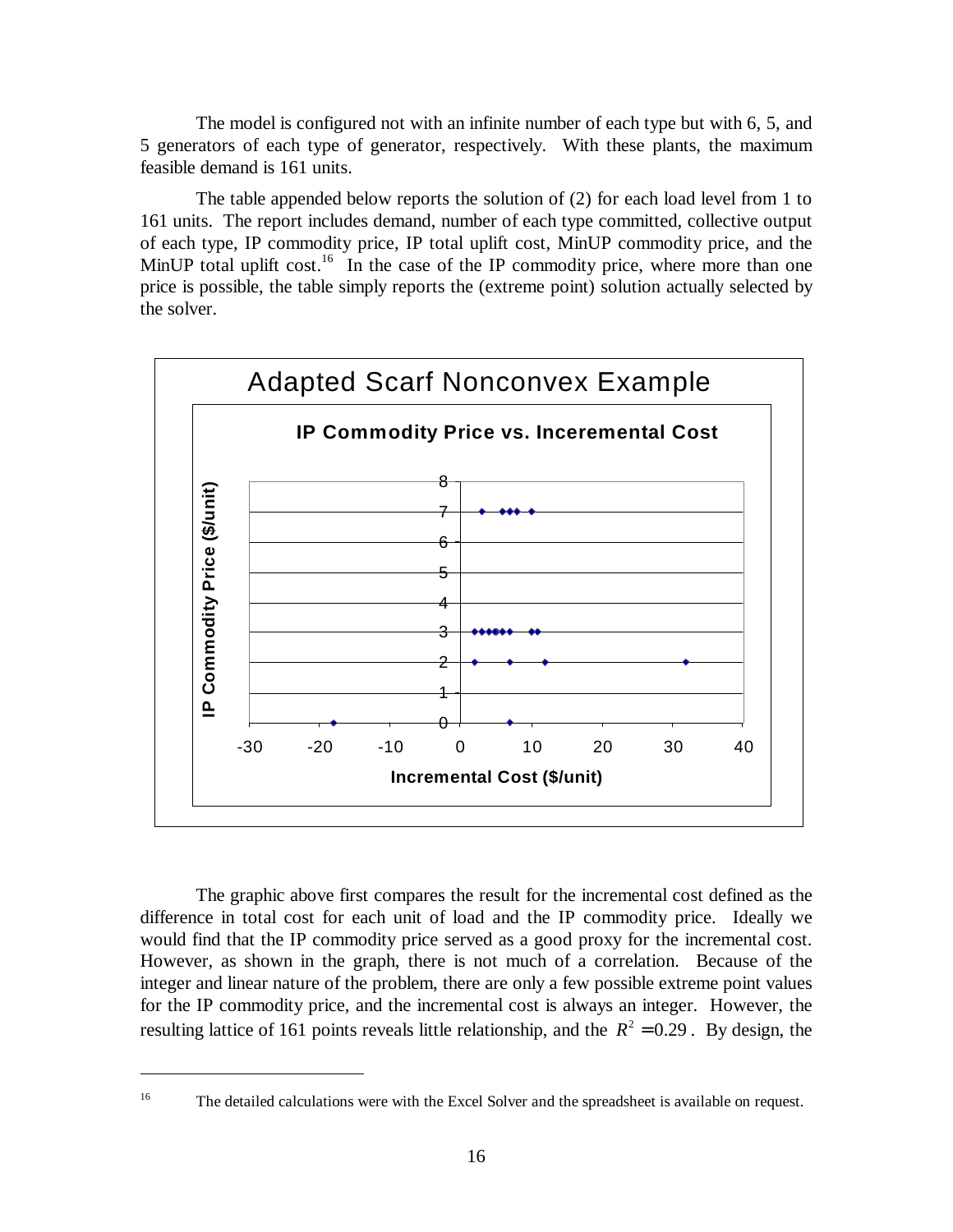

MinUP commodity prices would not track incremental costs exactly, but should come closer on average.

The graphic above compares the IP commodity charge with the MinUP commodity charge. As in O'Neill et al., the IP commodity charge is volatile and barely upward sloping on average. The average IP commodity charge over the whole range is 5.10. By comparison, the MinUP commodity charge is more stable and generally flat or upward sloping. The average MinUP commodity charge is 6.44 over the whole range. This compares with the average incremental cost of 6.43. Note that both the IP and MinUP commodity charges equal the marginal cost of 7 for the "Med Tech" units once load reaches 134 and all the lumpy integer effects become inframarginal.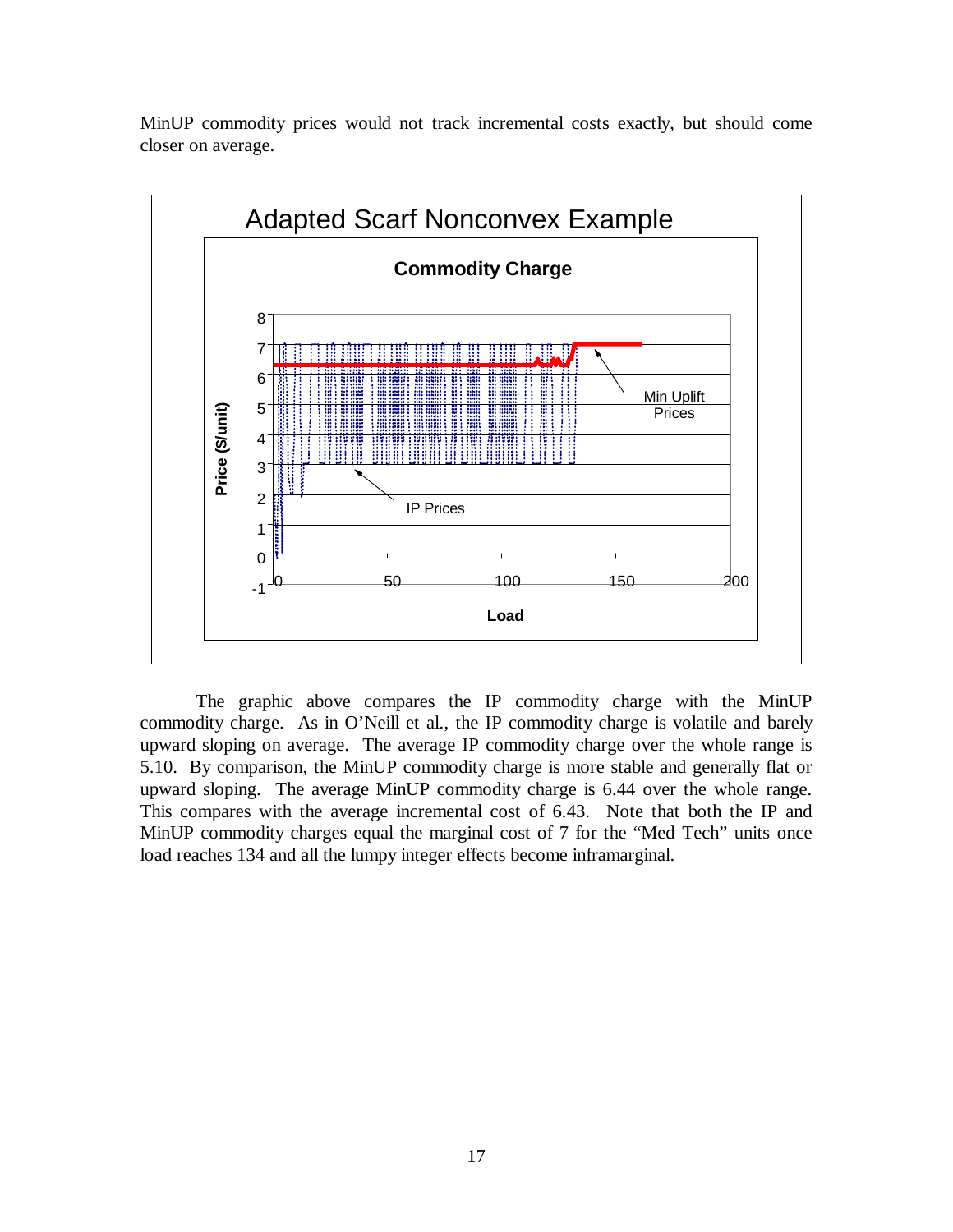

A similar comparison of the uplift charge per unit of load mirrors the effects of the commodity charges. The IP commitment ticket prices, and the corresponding uplift charges, are very sensitive to the load level. Further the charges are often negative, implying payments by the generators to meet the zero profit condition. By construction, the MinUP generator commitment payments and corresponding uplift charges are nonnegative and small.

Putting the two charges together, as shown in the following graphic, illustrates that the net effect on consumers is almost the same in this example, although not quite identical. In the case of the IP total price, by construction this is the same as the average as-bid cost. This is the pay-as-bid property of the strict application of the IP pricing rule. By contrast, the MinUP rule reverts to the standard market-clearing price when the lumpy integer effects no longer dominate the solution.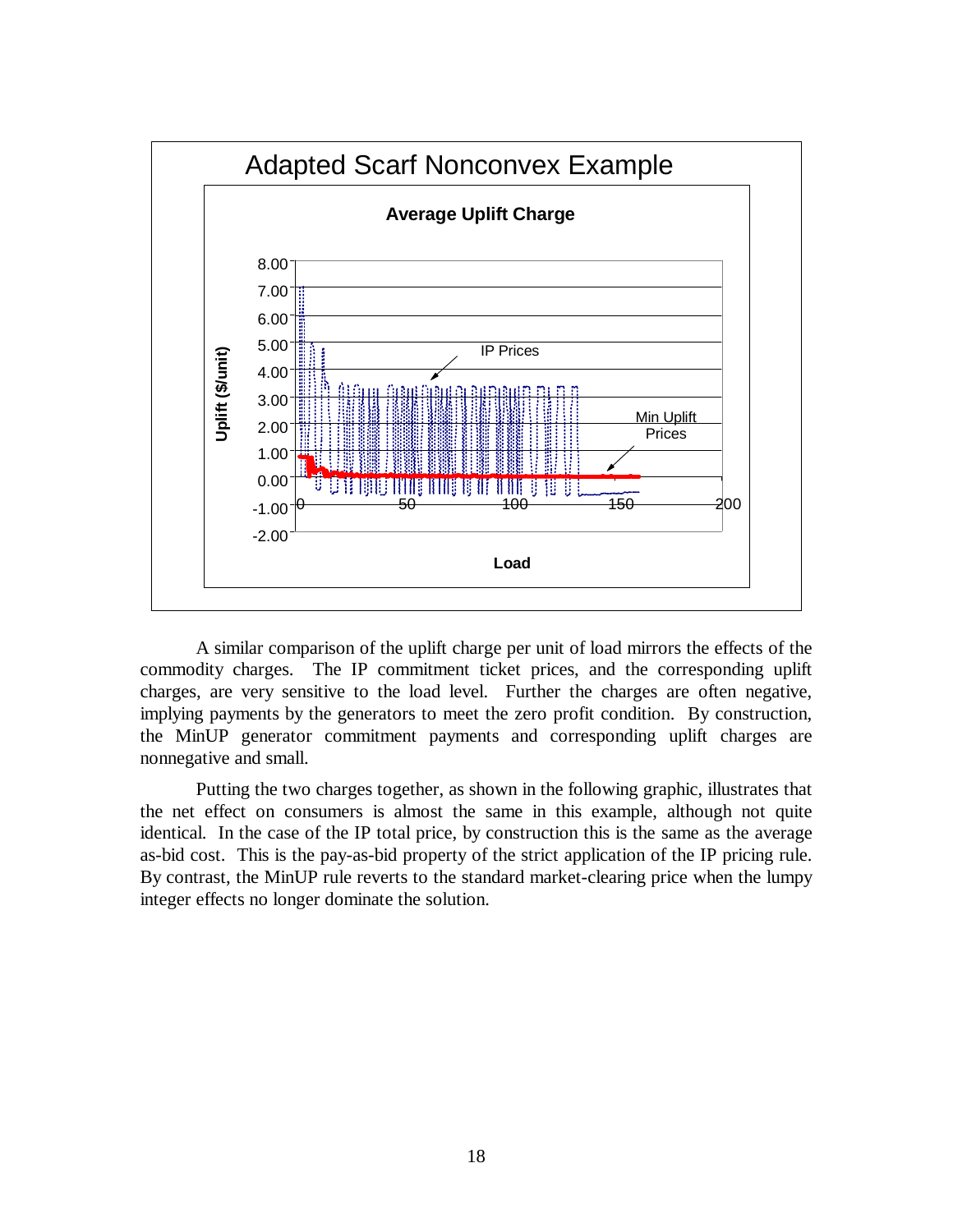

In summary, for this example the total charges for much of the load range would be similar under the IP and MinUP rules, but the decomposition of prices into marketclearing commodity prices and uplift payments would be quite different. Both pricing rules support an appropriately defined version of a competitive partial equilibrium. By construction, the MinUP rule has the lowest uplift payment. Further, the MinUP rule provides bidding incentives more like those of a market-clearing auction and allows for short-term profits for inframarginal generators. This incentive effect would be most pronounced over the range of load where the integer effects give way to a conventional market-clearing price under the MinUP rule.

## **Multiple Periods**

The basic idea of selecting a consistent set of market-clearing prices and associated uplift payments extends immediately to a day-ahead market with many periods. A generic version of the day-ahead model for commitment and dispatch allows for location specific loads and generation, multiple periods, transmission constraints, and ramping or other dynamic limits. Given the bids for load and generation, the economic commitment and dispatch problem from (1) is: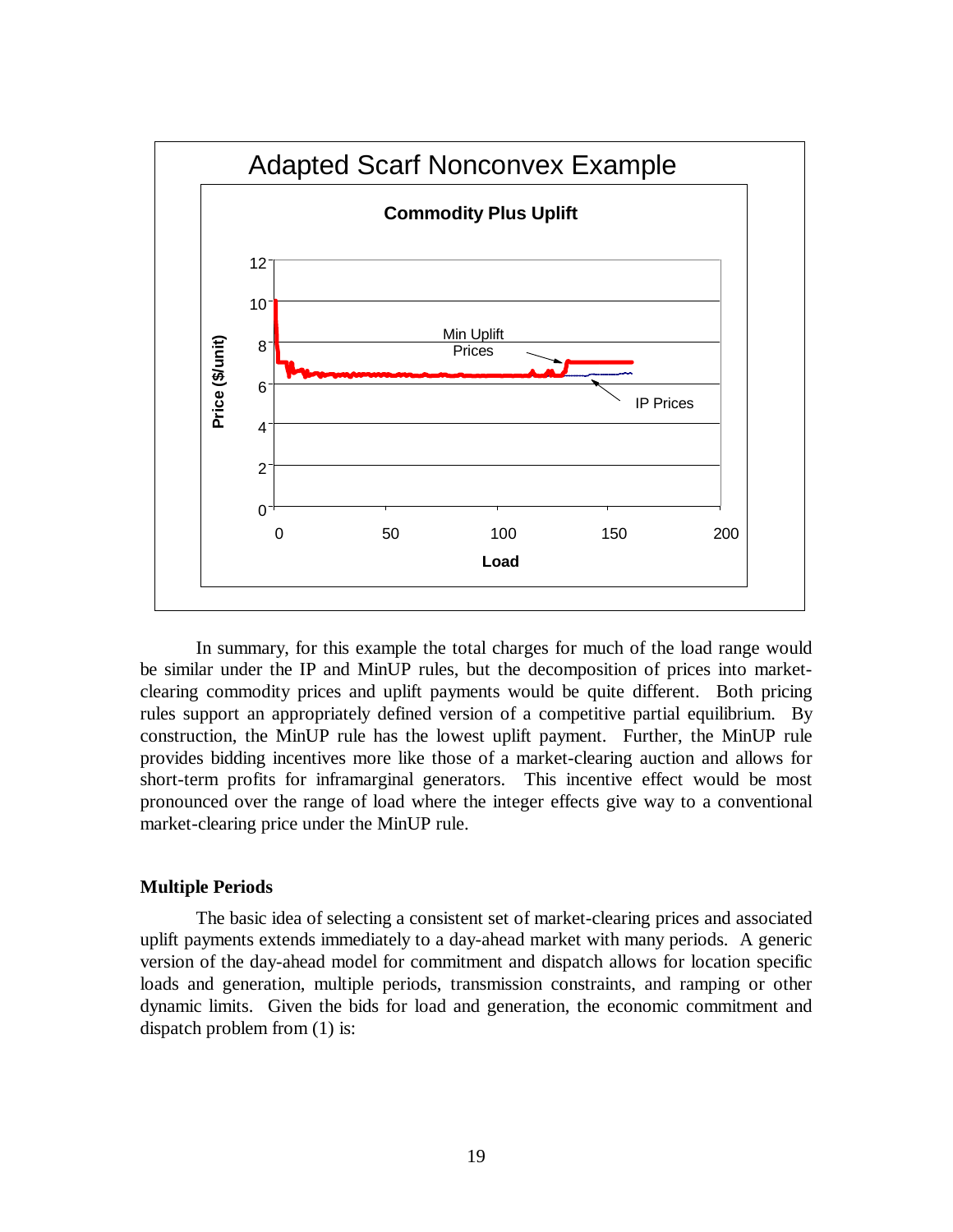$$
\begin{aligned}\n\max_{d_{ii}, g_{ji}, y_i, z_j} &\sum_{t=1}^{T} \left( \sum_{i} B_{ii} \left( d_{ii} \right) - \sum_{j} C_{ji} \left( g_{ji} \right) \right) - \sum_{j} S_{j} z_{j} \\
s.t. \\
&L_{t} \left( y_{t} \right) + t^{t} y_{t} = 0, \\
&y_{t} = d_{t} - g_{t}, \forall t, \\
&g_{jt} \ge z_{j} m_{j}, \forall j t, \\
&g_{jt} \le z_{j} M_{j}, \forall j t, \\
&R_{ji} \left( g_{ji}, g_{ji-1} \right) \le 0, \forall j t, \\
&K_{t} \left( y_{t} \right) \le 0, \forall t, \\
&z_{j} = 0 \text{ or } 1, \forall j.\n\end{aligned} \tag{15}
$$

Again, let an optimal solution for this problem include the generation and commitment decisions  $(g^*, z^*)$ . The corresponding version of the continuous problem in (3) as proposed by O'Neill et al. would be:

$$
\begin{aligned}\n\max_{d_{ii}, g_{ji}, y_i, z_j} &\sum_{t=1}^{T} \Biggl( \sum_{i} B_{ii} \left( d_{ii} \right) - \sum_{j} C_{ji} \left( g_{ji} \right) \Biggr) - \sum_{j} S_{j} z_j \\
s.t. \\
L_{t} \left( y_t \right) + t' y_t &= 0, \\
y_t &= d_t - g_t, \forall t, \\
g_{jt} \ge z_j m_j, \forall j t, \\
g_{jt} \le z_j M_j, \forall j t, \\
R_{jt} \left( g_{jt}, g_{jt-1} \right) \le 0, \forall j t, \\
K_t \left( y_t \right) \le 0, \forall t, \\
z_j &= z_j^*, \forall j.\n\end{aligned} \tag{16}
$$

In general, due to losses and transmission constraints, the feasible set may not be convex. However, as is typically the case for electricity applications, assume the problem is sufficiently regular to ensure the existence of shadow prices satisfying the necessary first-order conditions for optimality.<sup>17</sup> With the price of marginal losses as the price at the reference or swing bus in each period,  $p_{st}$ , we have vectors of prices for each of the six types of constraint,  $(p_t, \lambda_t, \theta_t, \gamma_t, \mu_t, \pi)$ . The price relationships from (16) and analogous to (4) become:

<sup>17</sup> Mokhtar S. Bazaraa, Hanif D. Sherali, and C.M. Shetty, Nonlinear Programming: Theory and Algorithms, John Wiley & Sons,  $2<sup>nd</sup>$ . Edition, 1993, Pp. 162-163.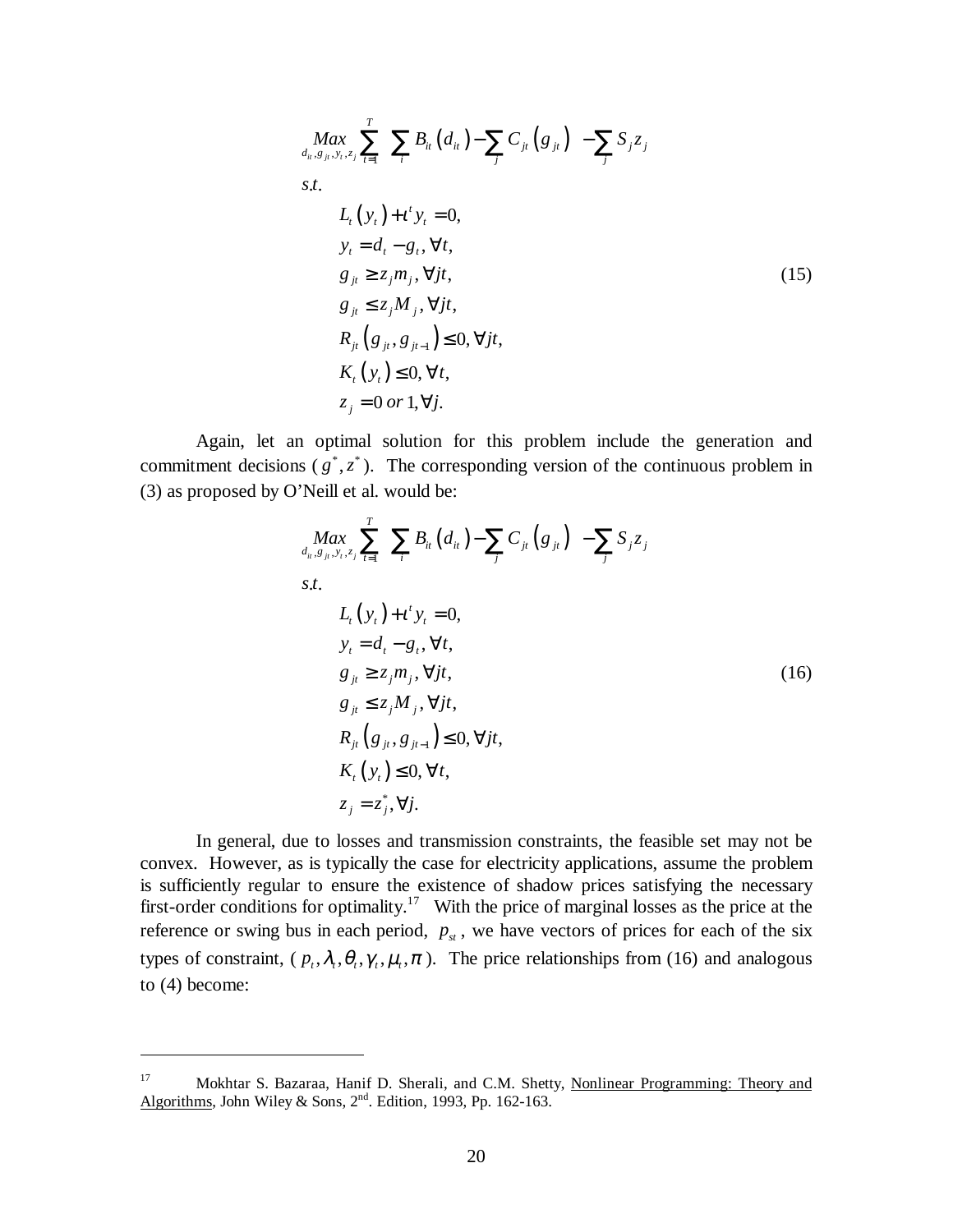$$
p_{ji} = C'_{ji} (g_{ji}) - \lambda_{ji} + \theta_{ji} + \gamma_{ji} \frac{\partial R_{ji} (g_{ji}^*, g_{ji-1}^*)}{\partial g_{ji}^*} + \gamma_{ji+1} \frac{\partial R_{ji+1} (g_{ji+1}^*, g_{ji}^*)}{\partial g_{ji}^*}
$$
  
\n
$$
= p_{st} \left( 1 + \frac{\partial L_i (y_i^*)}{\partial y_{ji}} \right) + \mu_i \nabla K_{ji} (y_i^*),
$$
  
\n
$$
\pi_j = S_j + \sum_{t=1}^T (\lambda_{ji} m_j - \theta_{ji} M_j),
$$
  
\n
$$
\lambda \ge 0, \theta \ge 0, \gamma \ge 0, \mu \ge 0.
$$
  
\n(17)

Again the IP prices are ( $p, \pi_j$ ), where  $p = (p_{ji})$  the location and period specific prices. The locational commodity price ( *p* ) is equal to marginal production cost plus the marginal rents on capacity and ramping. In turn, the locational price is equal to the price at the reference bus plus marginal losses and transmission rents. The price for a commitment ticket  $(\pi_i)$  is the startup cost less the marginal rent on capacity applied to the full capacity over the full period.

Then consider a decentralized optimization problem for each generator:

$$
Max_{g_{ji},z_j} \sum_{t=1}^{T} (p_{ji}g_{jt} - C_{jt}(g_{jt})) + \pi_j z_j - S_j z_j
$$
  
s.t.  

$$
g_{jt} \ge z_j m_j,
$$

$$
g_{jt} \le z_j M_j,
$$

$$
R_{jt}(g_{jt}, g_{jt-1}) \le 0,
$$

$$
z_j = 0 \text{ or } 1.
$$
 (18)

As before for each generator, the IP prices support the optimal solution for the continuous version of this problem as in (6), and therefore for the integer version where (18) is analogous to (5). In the case of the system operator problem, the IP prices would at least satisfy the first-order necessary conditions for optimality.

To formulate the uplift requirement for a generator over the day-ahead schedule, redefine  $\tilde{\pi}_i(p)$  as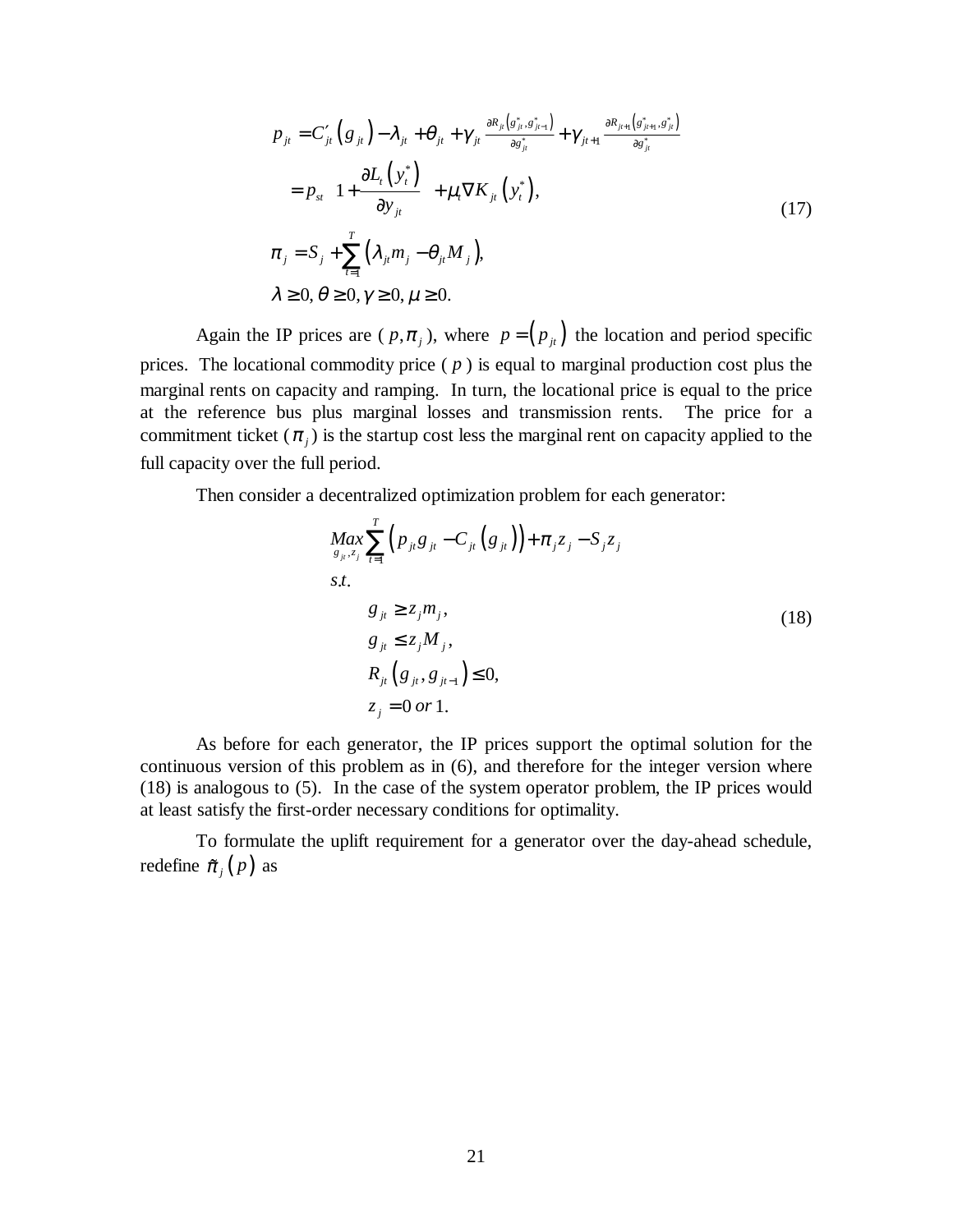$$
\tilde{\pi}_{j}(p) = Max(0, \Pi_{j}^{+} - \Pi_{j}^{*}),
$$
\nwhere\n
$$
\Pi_{j}^{*} = \sum_{t=1}^{T} (p_{jt}g_{jt}^{*} - C_{jt}(g_{jt}^{*})) - S_{j}z_{j}^{*},
$$
\n
$$
\Pi_{j}^{+} = \begin{cases}\nMax \sum_{s'_{j}, s_{j}}^{T} (p_{j}^{t}g_{jt} - C_{jt}(g_{jt})) - S_{j}z_{j} \\
s.t. & \text{if } s_{j} \in \mathbb{Z}_{j}, \\ s.t. & \text{if } s_{j} \in \mathbb{Z}_{j}, \\ s_{jt} \leq z_{j}M_{j}, \\ g_{jt} \leq z_{j}M_{j}, \\ R_{jt}(g_{jt}, g_{jt-1}) \leq 0, \\ z_{j} = 0 \text{ or } 1.\n\end{cases}
$$
\n(19)

Following the same argument used before, it is apparent that  $(p, \tilde{\pi}_i(p))$  supports the competitive market solution. A similar construct would define uplift payments for price-sensitive load. The difference from the IP prices can be explained by referring to the analysis above. There are many prices that can support the decentralized solution. The IP prices  $(p, \pi)$ , in particular, are sufficient to support the continuous version of the competitive equilibrium using (6) while ignoring the integer constraints. By contrast this price-sensitive load. The difference from the IP prices can be explained by analysis above. There are many prices that can support the decentralized s prices (  $p, \pi_j$ ), in particular, are sufficient to support the contin may not be true of  $(p, \tilde{\pi}_i(p))$ , which depend on the integer constraints in:

$$
Max_{g_{ji},z_j} \sum_{t=1}^{T} (p_{ji}g_{jt} - C_{jt}(g_{jt})) + \tilde{\pi}_j(p) \delta(g_j, z_j, g_j^*, z_j^*) - S_j z_j
$$
  
\ns.t.  
\n
$$
g_{jt} \ge z_j m_j,
$$
  
\n
$$
g_{jt} \le z_j M_j,
$$
  
\n
$$
R_{jt}(g_{jt}, g_{jt-1}) \le 0,
$$
  
\n
$$
z_j = 0 \text{ or } 1.
$$
\n(20)

However, the new prices and commitment payments do support the decentralized equilibrium with the integer constraints, and for each generator  $\tilde{\pi}_i(p)$  is the minimum nonnegative payment with this property for a given set of locational prices *p* .

As with the static problem, in the full day-ahead problem there could be multiple sets of market-clearing prices and associated uplift payments. The same idea applied then equilibrium with the integer constraints, and for each generator  $\pi_j(p)$  is the minimum<br>nonnegative payment with this property for a given set of locational prices p.<br>As with the static problem, in the full day-ahead prob locational prices that minimize the total uplift payments across all generators.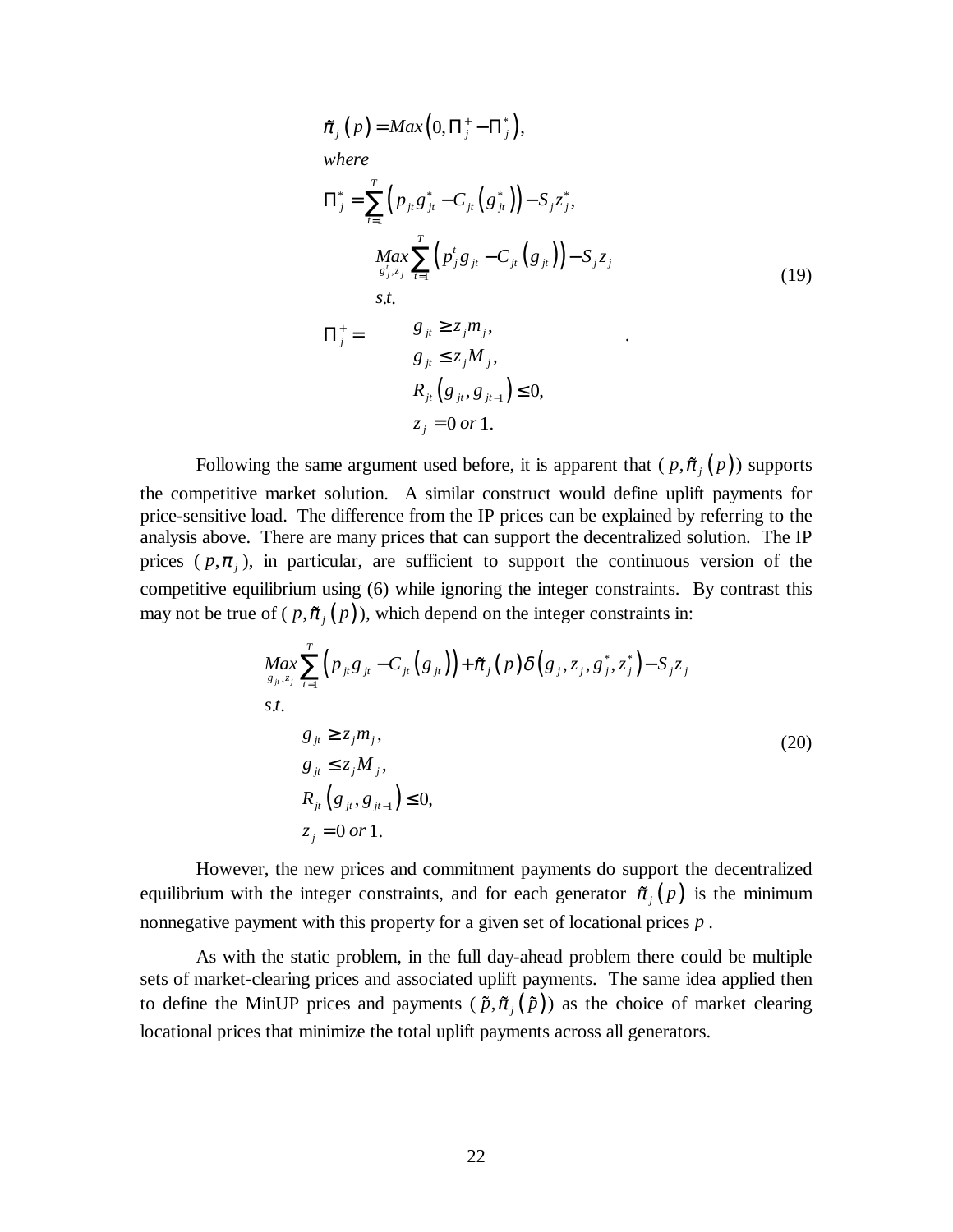### **Approximate Optimization**

 $\overline{a}$ 

The notion of uplift payments to support economic commitment and dispatch is a natural application of the similar approach in dealing with approximate optimizations. The idealized version of the economic commitment and dispatch problem in (1) presents a complicated challenge to the system operator. Many constraints are only approximate, such as interface constraints to deal with stability or voltage problems in a model with only a real power made explicit. The real dispatch may require operator judgments and occasional use of plants "out-of-merit" compared to the perfect optimization that would apply with enough time and enough information. Typically the deviations from an optimal solution would be small, but these approximations themselves may create another area where additional payments would be required in order to support the market solution, at least in principle.

For example, with a less than perfect dispatch reflecting exactly all the transmission constraints, there may be no solution to the loss and congestion pricing equations that is also consistent with the dispatch for the generators. The (slight) deviations would then raise the possibility for paying the opportunity costs when the market clearing prices don't exactly support the decentralized equilibrium.<sup>18</sup>

The basic model above allows for an easy reinterpretation of the problem of extending uplift payments to cover opportunity costs that follow from less than an optimal dispatch in the presence of transmission constraints. Now, even without any integer variables, the definition in (19) could give rise to uplift payments  $\tilde{\pi}_i(p)$ . To preserve the optimality conditions for transmission and losses, we could restate the minimum-uplift problem in terms of marginal losses and transmission constraints. The resulting minimumuplift pricing problem would be: )) co<br>nsmi<br>losse<br>be:<br> $\sum \tilde{\pi}$ 

$$
\begin{aligned}\n\underset{p_{st}, p_t, \hat{\mu}_t}{\text{Min}} \sum_{j} \tilde{\pi}_j \left( p \right) \\
\text{s.t.} \\
\hat{\mu}_t \ge 0, \forall t, \\
p_t = p_{st} \left( 1 + \nabla L_t \left( y_t^* \right) \right) + \hat{\mu}_t \nabla \hat{K}_t \left( y_t^* \right), \forall t.\n\end{aligned} \tag{21}
$$

In other words, (21) selects the locational prices to be consistent with the marginal losses and binding constraints ( $\nabla \hat{K}$ ) of the dispatch power flow but that also minimize the total uplift payments over the day-ahead schedule.

This broader flexibility to include other than just nonconvexities would be essential in practice. It is to be expected that the actual dispatch will be only an approximation of the optimal dispatch. Even a small deviation from optimality could have significant effects on the exact pricing solutions such as in the IP case. There would have to be some

<sup>18</sup> Ring, 1995. See also William W. Hogan, E. Grand Read and Brendan J. Ring, "Using Mathematical Programming for Electricity Spot Pricing," International Transactions in Operational Research, IFORS/Elsevier, Vol. 3, No. 3/4 1996, pp. 209-221.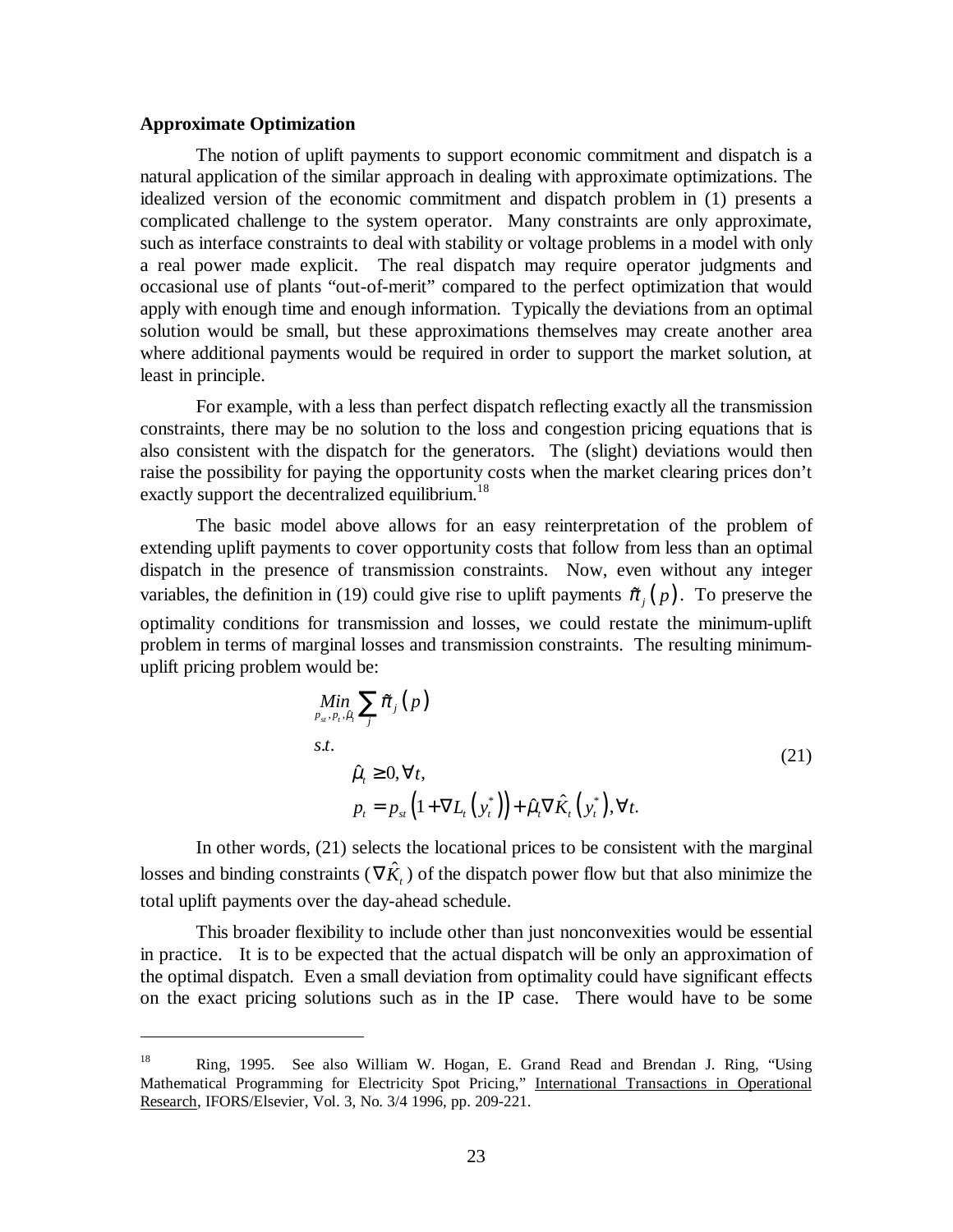approximation for ex post calculation of a consistent set of prices, leading back to a search for an appropriate criterion. The minimum-uplift approach applies just as well with the actual dispatch in the role of  $(g^*, z^*)$ , even if this is not quite the optimal solution.

### **Applications**

 $\overline{a}$ 

Real applications with other than simple one-part market-clearing prices either deal with special cases or approximate the solution implied by minimum-uplift pricing. In general, the problem in (21) would require specialized software to determine minimumuplift prices consistent with the actual dispatch, which itself may be only an approximate solution of (1). However, there should be nothing in principle that precludes creation of such software for the general case.

Observe that for given bids, commitment solution with dispatch, and commodity prices p, an evaluation of  $UP(p)$  through (19) reduces to a series of relatively simple problems separable by generator. Further, each evaluation produces a linear constraint on *p* that could be used to build up an approximation of  $UP(p)$ . This suggests use of an outer approximation algorithm for iterative solution of (21) if this is needed for the general case.<sup>19</sup>

In some instances, existing software would suffice to solve the approximation version in (21). For example, consider the procedure that has been in use since 1998 in PJM to compute ex post locational prices given the actual dispatch. Ignoring any integer constraints but allowing for suboptimal dispatch, the locational pricing algorithm in PJM linearizes the piecewise-quadratic generator cost bids at the levels implied by the actual dispatch and then applies what is essentially the best compromise formulation of Ring, which computes prices to minimize the uplift that might be paid.<sup>20</sup> This utilizes essentially the same software needed for the actual dispatch but applies the software to the linearized data with appropriate bounds on the allowed deviations from the actual dispatch needed to get a consistent set of prices. In PJM the implied minimum-uplift payments are usually small and are not actually paid.

In the case of unit commitment and integer constraints, any pricing method that attempts to treat some or all of the fixed costs as variable is close to the objective of finding minimum-uplift prices. The case of New York with block loaded units treated as variable for purposes of computing locational prices could be seen as an approximation of (21) that can be implemented with the same dispatch software already in use. The prices may not be exactly the same as the minimum-uplift prices, but they will be close and quite different from the IP prices.

<sup>&</sup>lt;sup>19</sup> Arthur M. Geoffrion, "Elements of Large-Scale Mathematical Programming, Parts I and II," Management Science, Vol. 16, No. 11, July 1970, pp. 652-691.

<sup>&</sup>lt;sup>20</sup> See PJM training web page for the "FERC Presentation on LMP," 1998, p. 29. Ring 1995, p. 121.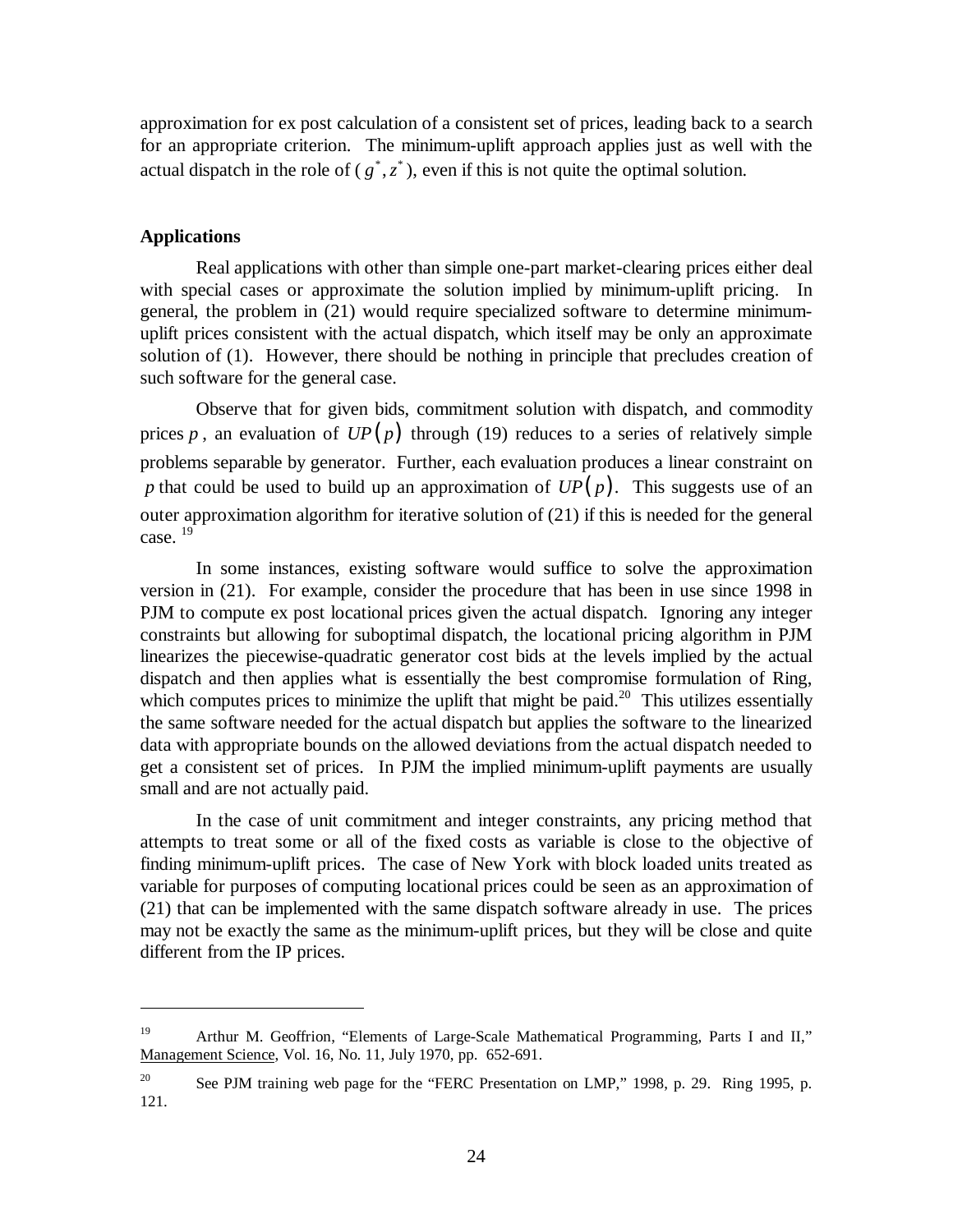An earlier application of this approach can be found in the rules of the original UK pool. In effect, the UK rules ignored transmission constraints but then solved approximately a complicated day-ahead commitment and dispatch problem of the form of (1). Given the commitment and dispatch, the day-head periods were separated into two groups, labeled Table A and Table B, that corresponded roughly to high and low load conditions over the day. For the Table A periods, the variable cost bids were increased by the amount needed to cover the fixed costs, and these were then treated as variable in setting the market-clearing prices. $^{21}$ 

 As in New York, PJM computes the locational prices and then determines any uplift required to ensure that committed generators to do not lose money by following the commitment and dispatch decisions. In the case of New York, the commitment payment is based on the day-ahead solution.<sup>22</sup> In the case of PJM, the commitment payment is based on the net of payments in both the day-ahead and real-time markets. $^{23}$  In neither the New York case nor the PJM case are opportunity costs paid for uncommitted generators. It can occur that an uncommitted generator would be profitable at the announced commodity price, but the usual experience is that this is rare and relatively a small opportunity cost. The PJM and New York rules do not require this payment, so strictly speaking these do not meet the equilibrium conditions. Of course, if the uncommitted units were dispatched, prices would change. Apparently the slight deviation from the pure equilibrium condition is accepted as workable as part of the advantage of having the dayahead market with multi-part bids and unit commitment.

The system operators in New York and PJM emphasize the reliability benefits of making the uplift payments to committed units in order to ensure their commitment and actual availability real time. Stoft discusses this issue and suggests that the uplift payments may not be necessary as the natural incentive under a one-part pricing system would be to commit exactly when the plant would be most needed in real time.<sup>24</sup> However, the argument that market incentives with just commodity prices would be sufficient to address the reliability concerns appears inconsistent with the practice of making reliability

<sup>&</sup>lt;sup>21</sup> Electricity Pool of England and Wales. "User's Guide to the Pool Rules," Issue 1.00. June 1993, pp. 28-30. (see the HEPG web page) See also Robert Thomson, "Economic Dispatch and a Competitive Electricity Market: A Comparative Review," Harvard Electricity Policy Group, 8 January 1995.

<sup>&</sup>lt;sup>22</sup> New York Independent System Operator, Inc. FERC Electric Tariff, Original Volume No. 2, Attachment C, Formulas For Determining Minimum Generation And Start-Up And Curtailment Initiation Cost Payments, May 1, 2001. (www.nyiso.com)

<sup>&</sup>lt;sup>23</sup> "The total resource offer amount for generation, including startup and no-load costs as applicable, is compared to its total energy market value during the day. If the total value is less than the offer amount, the difference is credited to the PJM Member." Section 5, Operating Reserves Accounting Overview, PJM Operating Agreement Accounting Manual, PJM Manual M28 -Version 23. (www.pjm.com)

<sup>&</sup>lt;sup>24</sup> Steven Stoft, <u>Power System Economics</u>, Wiley-Interscience, 2002, pp. 300-302.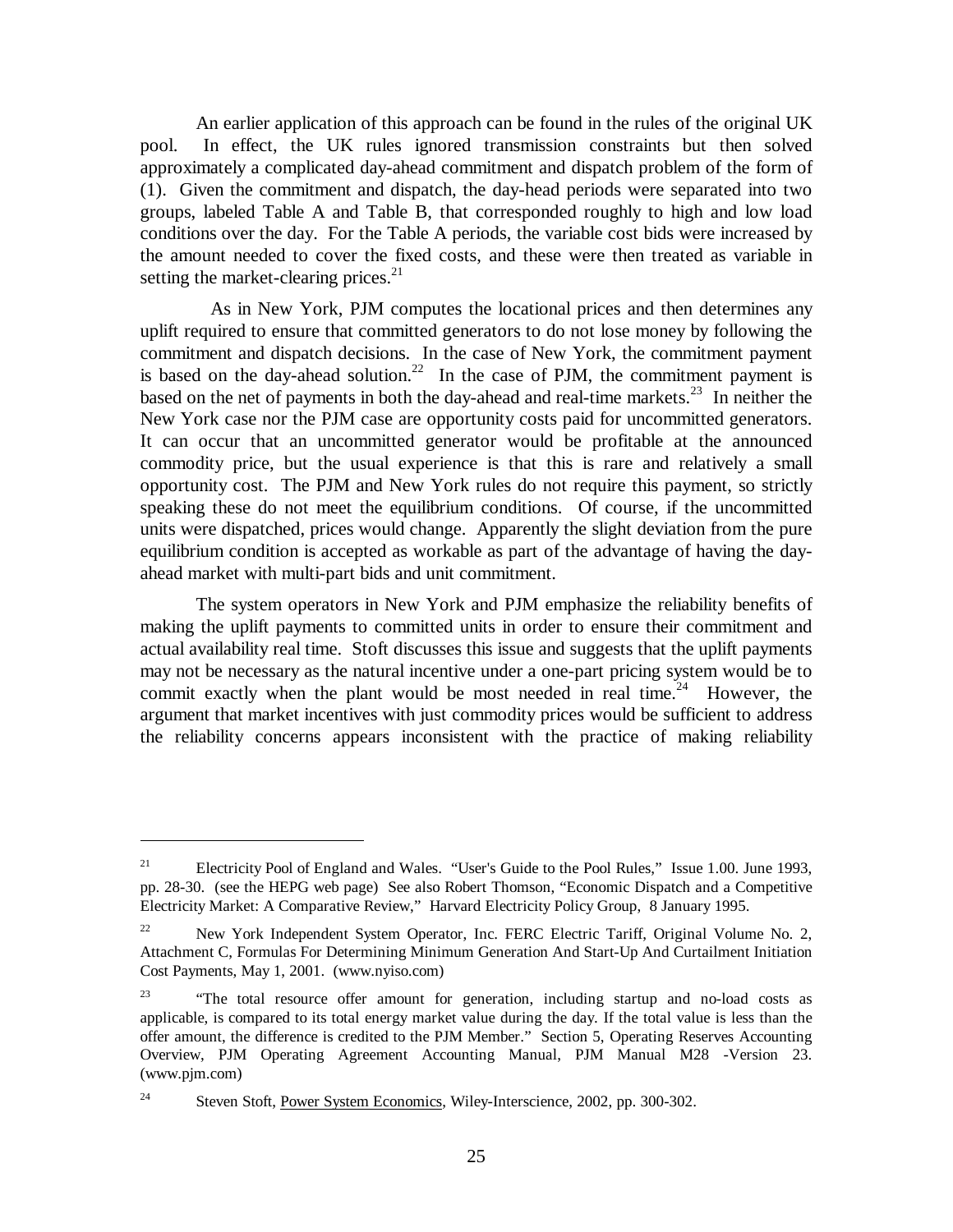commitments intended to account for differences between forecast and bid-in demand, as is an important part of the New York and PJM day-ahead markets. $^{25}$ 

As  $\text{Ring}^{26}$  and  $\text{Stoft}^{27}$  point out, the full long run incentive effects of these pricing rules to include the complications of multi-part bids, market power, and investment are not well understood.

#### **Conclusion**

 $\overline{a}$ 

Extending partial equilibrium analysis to consider applications that do not conform to the perfect generic convex case provides insights about the implications of alternative pricing and settlement rules. The perfect marginal cost analogy derived as IP pricing provides an innovative theoretical approach in terms of an expanded market model with commitment tickets. Literal application of this model in the electricity market to include infinitesimal marginal cost pricing would be problematic. A minimum-uplift pricing approach provides an alternative but related theoretical framework that is both closer to actual practice and that appears to have better incentive effects. Given that both frameworks attempt to balance many competing objectives, the choice of a workable pricing method involves tradeoffs that would benefit from further investigation.

<sup>&</sup>lt;sup>25</sup> For NYISO: "Bulk Power System Forecast Load Commitment. The next pass commits any additional units that may be needed to supply the forecast load. Load bids (physical and virtual) and Virtual Supply bids are not considered in Pass #2. At the beginning of this pass, generator limits and commitment statuses are modified to ensure that the units selected in pass #1 will not be decommitted or dispatched below their pass #1 value. Generating units selected in pass #1 may be dispatched higher, and additional units may be committed and dispatched. Since Pass #2 is used to assure that sufficient capacity is committed to supply forecast load it considers only incremental uplift costs and does not consider energy costs. Pass #2 also secures the bulk power system." NYISO Technical Bulletin #49: Pass #2. (www.nyiso.com) For PJM: "…the [Resource Scheduling & Commitment (RSC)] is the primary tool used to determine any change in steam unit commitment status based on minimizing the additional startup costs and costs to operate steam units at economic minimum in order to provide sufficient operating reserves to satisfy the PJM Load Forecast (if greater that cleared total demand in the Day-ahead Market) and adjusted operating reserve requirements." Section 5, Scheduling Philosophy & Tools, PJM Scheduling Manual, PJM Manual M11 - Version 18. ( www.pjm.com )

<sup>26</sup> Ring, 1995, p. 213.

<sup>27</sup> Stoft, 2002, p. 302.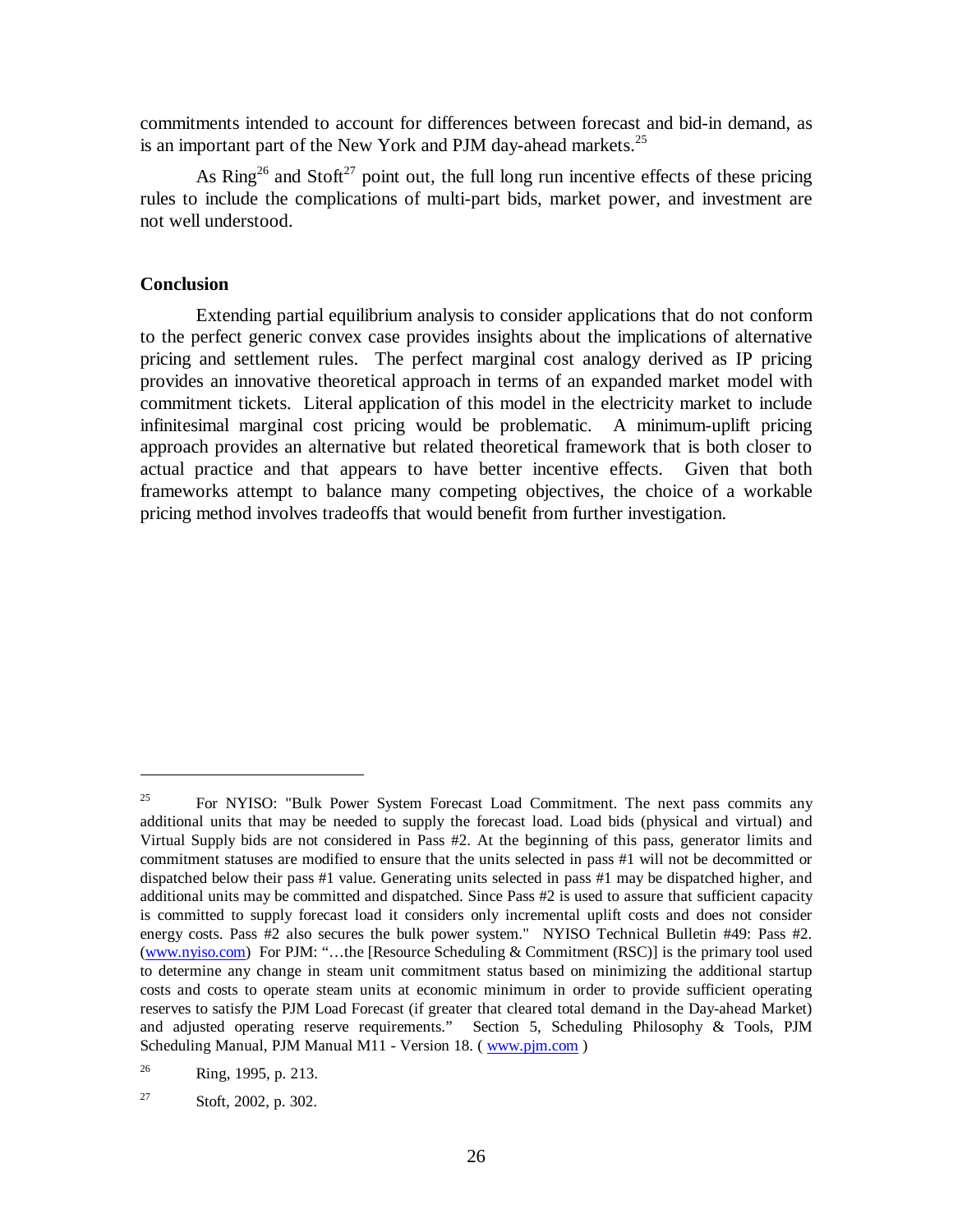# **Adapted Scarf Example**

| Demand Smoke-  | stack<br>Number         | Smoke-<br>stack<br>Output | High<br>Tech<br>Number           | High<br>Tech<br>Output | Med<br>Tech<br>Number   | Med<br>Tech<br>Output | Total<br>Cost | IP<br>Commodity<br>Price | IP Uplift            | Min Uplift<br>Commodity<br>Price | Min Uplift     |
|----------------|-------------------------|---------------------------|----------------------------------|------------------------|-------------------------|-----------------------|---------------|--------------------------|----------------------|----------------------------------|----------------|
| 1              | $\mathbf 0$             | 0                         | 1                                | 1                      | 0                       | 0                     | 32            | 2.000                    | 30.000               | 6.286                            | 25.714         |
| $\overline{c}$ | 0                       | 0                         | 0                                | 0                      | 1                       | $\overline{2}$        | 14            | 0.000                    | 14.000               | 6.286                            | 1.429          |
| 3              | 0                       | $\mathbf 0$               | 0                                | 0                      | 1                       | 3                     | 21            | 7.000                    | 0.000                | 6.286                            | 2.143          |
| 4              | 0                       | $\mathbf 0$               | 0                                | 0                      | $\overline{c}$          | 4                     | 28            | 0.000                    | 28.000               | 6.286                            | 2.857          |
| 5              | 0                       | 0                         | 0                                | 0                      | $\overline{c}$          | 5                     | 35            | 7.000                    | 0.000                | 6.286                            | 3.571          |
| 6              | 0                       | 0                         | 0                                | 0                      | 1                       | 6                     | 42            | 7.000                    | 0.000                | 6.286                            | 4.286          |
| 7              | 0                       | 0                         | 1                                | $\overline{7}$         | 0                       | $\mathbf 0$           | 44            | 3.000                    | 23.000               | 6.286                            | 0.000          |
| 8              | 0                       | 0                         | 1                                | 6                      | 1                       | $\overline{2}$        | 56            | 2.000                    | 40.000               | 6.286                            | 5.714          |
| 9              | 0                       | 0                         | 1                                | $\overline{7}$         | 1                       | $\overline{2}$        | 58            | 2.000                    | 40.000               | 6.286                            | 1.429          |
| 10             | 0                       | 0                         | 1                                | $\overline{7}$         | 1                       | 3                     | 65            | 7.000                    | $-5.000$             | 6.286                            | 2.143          |
| 11             | 0                       | 0                         | 1                                | $\overline{7}$         | $\overline{\mathbf{c}}$ | 4                     | 72            | 7.000                    | $-5.000$             | 6.286                            | 2.857          |
| 12             | 0                       | $\mathbf 0$               | 1                                | $\overline{7}$         | $\overline{2}$          | 5                     | 79            | 7.000                    | $-5.000$             | 6.286                            | 3.571          |
| 13             | 0                       | $\mathbf 0$               | $\overline{c}$                   | 13                     | 0                       | 0                     | 86            | 2.000                    | 60.000               | 6.286                            | 4.286          |
| 14             | 0                       | $\mathbf 0$               | $\overline{2}$                   | 14                     | 0                       | 0                     | 88            | 3.000                    | 46.000               | 6.286                            | 0.000          |
| 15             | 1                       | 15                        | 0                                | 0                      | 0                       | 0                     | 98            | 3.000                    | 53.000               | 6.286                            | 3.714          |
| 16             | 1                       | 16                        | 0                                | 0                      | 0                       | 0                     | 101           | 3.000                    | 53.000               | 6.286                            | 0.429          |
| 17             | 0                       | 0                         | $\overline{2}$                   | 14                     | 1                       | 3                     | 109           | 7.000                    | $-10.000$            | 6.286                            | 2.143          |
| 18             | 1                       | 16                        | 0                                | 0                      | 1                       | $\overline{2}$        | 115           | 7.000                    | $-11.000$            | 6.286                            | 1.857          |
| 19             | 1                       | 16                        | 0                                | 0                      | 1                       | 3                     | 122           | 7.000                    | $-11.000$            | 6.286                            | 2.571          |
| 20             | 1                       | 16                        | 0                                | 0                      | 1                       | 4                     | 129           | 7.000                    | $-11.000$            | 6.286                            | 3.286          |
| 21             | 0                       | 0                         | 3                                | 21                     | 0                       | 0                     | 132           | 3.000                    | 69.000               | 6.286                            | 0.000          |
| 22             | 1                       | 15                        | 1                                | $\overline{7}$         | 0                       | 0                     | 142           | 3.000                    | 76.000               | 6.286                            | 3.714          |
| 23             | 1                       | 16                        | 1                                | $\overline{7}$         | 0                       | 0                     | 145           | 3.000                    | 76.000               | 6.286                            | 0.429          |
| 24             | 0                       | $\mathbf 0$               | 3                                | 21                     | 1                       | 3                     | 153           | 7.000                    | $-15.000$            | 6.286                            | 2.143          |
| 25             | 1                       | 16                        | 1                                | $\overline{7}$         | 1                       | $\overline{2}$        | 159           | 3.000                    | 84.000               | 6.286                            | 1.857          |
| 26             | 1                       | 16                        | 1                                | 7                      | 1                       | 3                     | 166           | 7.000                    | $-16.000$            | 6.286                            | 2.571          |
| 27             | 1                       | 16                        | 1                                | $\overline{7}$         | $\overline{2}$          | 4                     | 173           | 7.000                    | $-16.000$            | 6.286                            | 3.286          |
| 28             | 0                       | 0                         | 4                                | 28                     | 0                       | 0                     | 176           | 3.000                    | 92.000               | 6.286                            | 0.000          |
| 29             | 1                       | 15                        | $\overline{2}$<br>$\overline{2}$ | 14                     | 0                       | 0                     | 186           | 3.000                    | 99.000               | 6.286                            | 3.714          |
| 30<br>31       | 1                       | 16                        | 4                                | 14<br>28               | 0<br>1                  | 0<br>3                | 189<br>197    | 3.000<br>7.000           | 99.000               | 6.286                            | 0.429<br>2.143 |
| 32             | 0<br>$\overline{2}$     | 0<br>32                   | 0                                | 0                      | 0                       | 0                     | 202           | 3.000                    | $-20.000$<br>106.000 | 6.286<br>6.286                   | 0.857          |
| 33             | 1                       | 16                        | $\overline{2}$                   | 14                     | 1                       | 3                     | 210           | 7.000                    | $-21.000$            | 6.286                            | 2.571          |
| 34             | $\overline{2}$          | 32                        | 0                                | 0                      | 1                       | $\overline{2}$        | 216           | 7.000                    | $-22.000$            | 6.286                            | 2.286          |
| 35             | 0                       | 0                         | 5                                | 35                     | 0                       | 0                     | <u>220</u>    | 3.000                    | 115.000              | 6.286                            | 0.000          |
| 36             | $\overline{\mathbf{c}}$ | 32                        | 0                                | 0                      | 1                       | 4                     | 230           | 7.000                    | $-22.000$            | 6.312                            | 3.688          |
| 37             | 1                       | 16                        | 3                                | 21                     | 0                       | 0                     | 233           | 3.000                    | 122.000              | 6.312                            | 0.375          |
| 38             | 0                       | $\mathbf 0$               | 5                                | 35                     | 1                       | 3                     | 241           | 7.000                    | $-25.000$            | 6.312                            | 2.063          |
| 39             | $\overline{c}$          | 32                        | 1                                | $\overline{7}$         | 0                       | 0                     | 246           | 3.000                    | 129.000              | 6.312                            | 0.750          |
| 40             | 1                       | 16                        | 3                                | 21                     | 1                       | 3                     | 254           | 7.000                    | $-26.000$            | 6.312                            | 2.438          |
| 41             | $\overline{c}$          | 32                        | 1                                | $\overline{7}$         | 1                       | $\overline{2}$        | 260           | 7.000                    | $-27.000$            | 6.312                            | 2.125          |
| 42             | $\overline{c}$          | 32                        | 1                                | $\overline{7}$         | 1                       | 3                     | 267           | 7.000                    | $-27.000$            | 6.312                            | 2.813          |
| 43             | $\overline{c}$          | 32                        | 1                                | $\overline{7}$         | 1                       | 4                     | 274           | 7.000                    | $-27.000$            | 6.312                            | 3.500          |
| 44             | 1                       | 16                        | 4                                | 28                     | 0                       | 0                     | 277           | 3.000                    | 145.000              | 6.312                            | 0.188          |
| 45             | $\overline{\mathbf{c}}$ | 31                        | $\overline{c}$                   | 14                     | 0                       | 0                     | 287           | 3.000                    | 152.000              | 6.312                            | 3.875          |
| 46             | $\overline{c}$          | 32                        | $\overline{2}$                   | 14                     | 0                       | 0                     | 290           | 3.000                    | 152.000              | 6.312                            | 0.563          |
| 47             | 1                       | 16                        | 4                                | 28                     | 1                       | 3                     | 298           | 7.000                    | $-31.000$            | 6.312                            | 2.250          |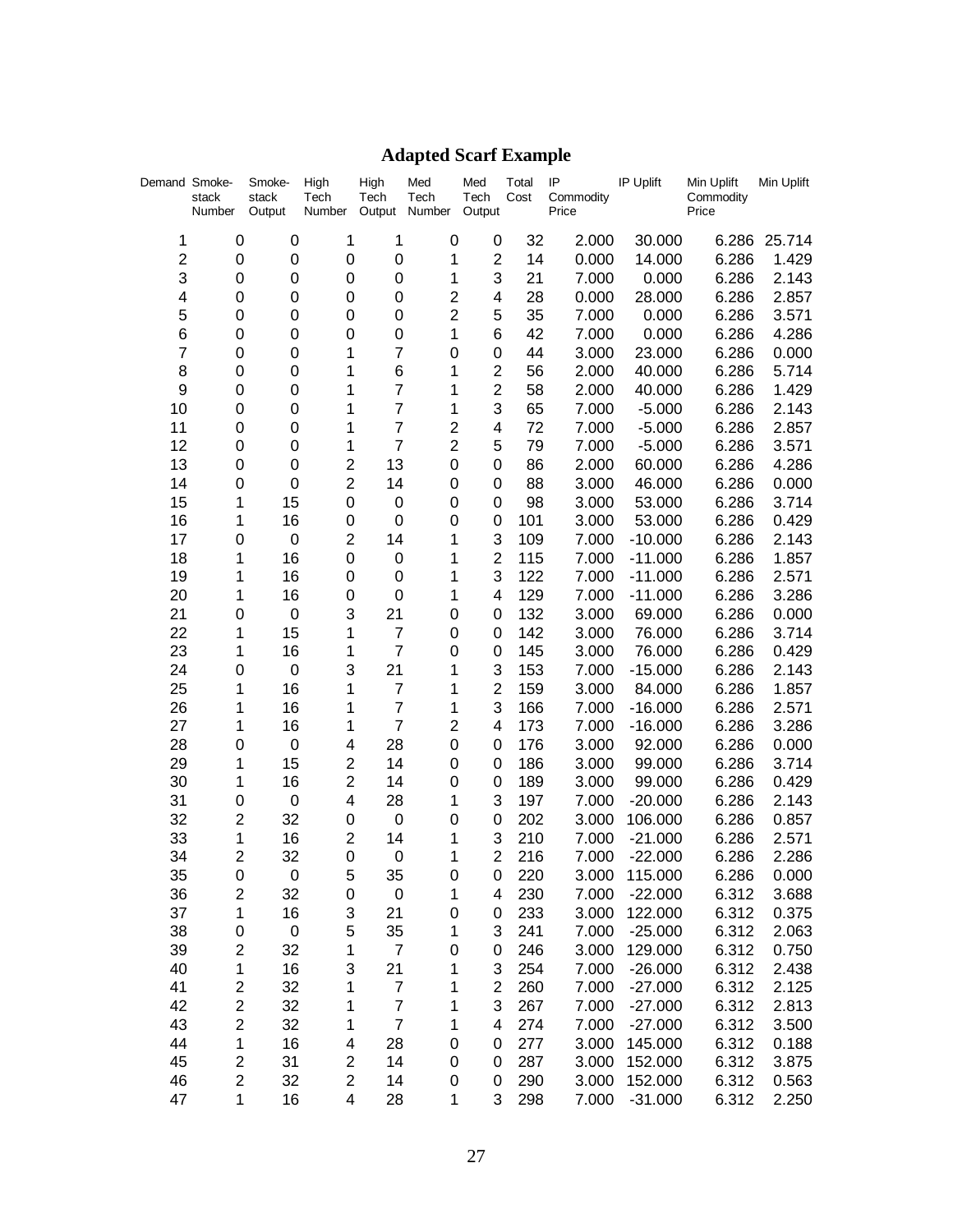| Demand Smoke- | stack<br>Number | Smoke-<br>stack<br>Output | High<br>Tech<br>Number  | High<br>Tech<br>Output | Med<br>Tech<br>Number | Med<br>Tech<br>Output   | Total<br>Cost | IP<br>Price | Commodity | IP Uplift | Min Uplift<br>Commodity<br>Price | Min Uplift |
|---------------|-----------------|---------------------------|-------------------------|------------------------|-----------------------|-------------------------|---------------|-------------|-----------|-----------|----------------------------------|------------|
| 48            | 3               | 48                        | $\mathbf 0$             | $\mathbf 0$            | $\mathbf 0$           | 0                       | 303           |             | 3.000     | 159.000   | 6.312                            | 0.938      |
| 49            | $\overline{c}$  | 32                        | $\mathbf 2$             | 14                     | 1                     | 3                       | 311           |             | 7.000     | $-32.000$ | 6.312                            | 2.625      |
| 50            | 3               | 48                        | $\mathbf 0$             | $\mathbf 0$            | 1                     | $\overline{2}$          | 317           |             | 3.000     | 167.000   | 6.312                            | 2.313      |
| 51            | 1               | 16                        | 5                       | 35                     | 0                     | 0                       | 321           |             | 3.000     | 168.000   | 6.312                            | 0.000      |
| 52            | 3               | 48                        | $\mathbf 0$             | $\boldsymbol{0}$       | 1                     | 4                       | 331           |             | 7.000     | $-33.000$ | 6.312                            | 3.688      |
| 53            | 2               | 32                        | 3                       | 21                     | 0                     | $\pmb{0}$               | 334           |             | 3.000     | 175.000   | 6.312                            | 0.375      |
| 54            | 1               | 16                        | 5                       | 35                     | 1                     | 3                       | 342           |             | 7.000     | $-36.000$ | 6.312                            | 2.063      |
| 55            | 3               | 48                        | 1                       | $\overline{7}$         | 0                     | 0                       | 347           |             | 3.000     | 182.000   | 6.312                            | 0.750      |
| 56            | 2               | 32                        | 3                       | 21                     | 1                     | 3                       | 355           |             | 7.000     | $-37.000$ | 6.312                            | 2.438      |
| 57            | 3               | 48                        | 1                       | $\overline{7}$         | 1                     | $\mathbf 2$             | 361           |             | 3.000     | 190.000   | 6.312                            | 2.125      |
| 58            | 3               | 48                        | 1                       | $\overline{7}$         | 1                     | 3                       | 368           |             | 7.000     | $-38.000$ | 6.312                            | 2.813      |
| 59            | 3               | 48                        | 1                       | $\overline{7}$         | 1                     | 4                       | 375           |             | 7.000     | $-38.000$ | 6.312                            | 3.500      |
| 60            | $\overline{c}$  | 32                        | $\overline{\mathbf{4}}$ | 28                     | 0                     | 0                       | 378           |             | 3.000     | 198.000   | 6.312                            | 0.188      |
| 61            | 3               | 47                        | $\mathbf 2$             | 14                     | 0                     | 0                       | 388           |             | 3.000     | 205.000   | 6.312                            | 3.875      |
| 62            | 3               | 48                        | $\overline{2}$          | 14                     | 0                     | 0                       | 391           |             | 3.000     | 205.000   | 6.312                            | 0.563      |
| 63            | $\overline{c}$  | 32                        | $\overline{\mathbf{4}}$ | 28                     | 1                     | 3                       | 399           |             | 7.000     | $-42.000$ | 6.312                            | 2.250      |
| 64            | 4               | 64                        | 0                       | $\boldsymbol{0}$       | 0                     | 0                       | 404           |             | 3.000     | 212.000   | 6.312                            | 0.938      |
| 65            | 3               | 48                        | $\overline{c}$          | 14                     | 1                     | 3                       | 412           |             | 7.000     | $-43.000$ | 6.312                            | 2.625      |
| 66            | 4               | 64                        | $\mathbf 0$             | $\mathbf 0$            | 1                     | $\overline{2}$          | 418           |             | 3.000     | 220.000   | 6.312                            | 2.313      |
| 67            | 2               | 32                        | 5                       | 35                     | 0                     | 0                       | 422           |             | 3.000     | 221.000   | 6.312                            | 0.000      |
| 68            | 4               | 64                        | 0                       | $\mathbf 0$            | 1                     | 4                       | 432           |             | 7.000     | $-44.000$ | 6.312                            | 3.688      |
| 69            | 3               | 48                        | 3                       | 21                     | 0                     | 0                       | 435           |             | 3.000     | 228.000   | 6.312                            | 0.375      |
| 70            | $\overline{c}$  | 32                        | 5                       | 35                     | 1                     | 3                       | 443           |             | 7.000     | $-47.000$ | 6.312                            | 2.063      |
| 71            | 4               | 64                        | 1                       | $\overline{7}$         | 0                     | 0                       | 448           |             | 3.000     | 235.000   | 6.312                            | 0.750      |
| 72            | 3               | 48                        | 3                       | 21                     | 1                     | 3                       | 456           |             | 7.000     | $-48.000$ | 6.312                            | 2.438      |
| 73            | 4               | 64                        | 1                       | $\overline{7}$         | 1                     | $\overline{2}$          | 462           |             | 3.000     | 243.000   | 6.312                            | 2.125      |
| 74            | 4               | 64                        | 1                       | $\overline{7}$         | 1                     | 3                       | 469           |             | 7.000     | $-49.000$ | 6.312                            | 2.813      |
| 75            | 4               | 64                        | 1                       | $\overline{7}$         | 1                     | 4                       | 476           |             | 7.000     | $-49.000$ | 6.312                            | 3.500      |
| 76            | 3               | 48                        | $\overline{\mathbf{4}}$ | 28                     | 0                     | 0                       | 479           |             | 3.000     | 251.000   | 6.312                            | 0.188      |
| 77            | 4               | 63                        | $\overline{\mathbf{c}}$ | 14                     | 0                     | 0                       | 489           |             | 3.000     | 258.000   | 6.312                            | 3.875      |
| 78            | 4               | 64                        | $\overline{2}$          | 14                     | 0                     | 0                       | 492           |             | 3.000     | 258.000   | 6.312                            | 0.563      |
| 79            | 3               | 48                        | 4                       | 28                     | 1                     | 3                       | 500           |             | 7.000     | $-53.000$ | 6.312                            | 2.250      |
| 80            | 5               | 80                        | 0                       | $\mathbf 0$            | 0                     | 0                       | 505           |             | 3.000     | 265.000   | 6.312                            | 0.938      |
| 81            | 4               | 64                        | $\overline{2}$          | 14                     | 1                     | 3                       | 513           |             | 7.000     | $-54.000$ | 6.312                            | 2.625      |
| 82            | 5               | 80                        | 0                       | O                      | 1                     | 2                       | 519           |             | 7.000     | $-55.000$ | 6.312                            | 2.313      |
| 83            | 3               | 48                        | 5                       | 35                     | 0                     | 0                       | 523           |             | 3.000     | 274.000   | 6.312                            | 0.000      |
| 84            | 4               | 63                        | 3                       | 21                     | 0                     | 0                       | 533           |             | 3.000     | 281.000   | 6.312                            | 3.688      |
| 85            | 4               | 64                        | 3                       | 21                     | 0                     | 0                       | 536           |             | 3.000     | 281.000   | 6.312                            | 0.375      |
| 86            | 3               | 48                        | 5                       | 35                     | 1                     | 3                       | 544           |             | 7.000     | $-58.000$ | 6.312                            | 2.063      |
| 87            | 5               | 80                        | 1                       | $\overline{7}$         | 0                     | 0                       | 549           |             | 3.000     | 288.000   | 6.312                            | 0.750      |
| 88            | 4               | 64                        | 3                       | 21                     | 1                     | 3                       | 557           |             | 7.000     | $-59.000$ | 6.312                            | 2.438      |
| 89            | 5               | 80                        | 1                       | $\overline{7}$         | 1                     | $\overline{\mathbf{c}}$ | 563           |             | 3.000     | 296.000   | 6.312                            | 2.125      |
| 90            | 5               | 80                        | 1                       | $\overline{7}$         | 1                     | 3                       | 570           |             | 7.000     | $-60.000$ | 6.312                            | 2.813      |
| 91            | 4               | 63                        | 4                       | 28                     | 0                     | 0                       | 577           |             | 3.000     | 304.000   | 6.312                            | 3.500      |
| 92            | 4               | 64                        | 4                       | 28                     | 0                     | 0                       | 580           |             | 3.000     | 304.000   | 6.312                            | 0.188      |
| 93            | 5               | 79                        | 2                       | 14                     | 0                     | 0                       | 590           |             | 3.000     | 311.000   | 6.312                            | 3.875      |
| 94            | 5               | 80                        | $\overline{c}$          | 14                     | 0                     | 0                       | 593           |             | 3.000     | 311.000   | 6.312                            | 0.563      |
| 95            | 4               | 64                        | $\overline{\mathbf{4}}$ | 28                     | 1                     | 3                       | 601           |             | 7.000     | $-64.000$ | 6.312                            | 2.250      |
| 96            | 6               | 96                        | 0                       | $\mathbf 0$            | 0                     | 0                       | 606           |             | 3.000     | 318.000   | 6.312                            | 0.938      |
| 97            | 5               | 80                        | $\overline{2}$          | 14                     | 1                     | 3                       | 614           |             | 7.000     | $-65.000$ | 6.312                            | 2.625      |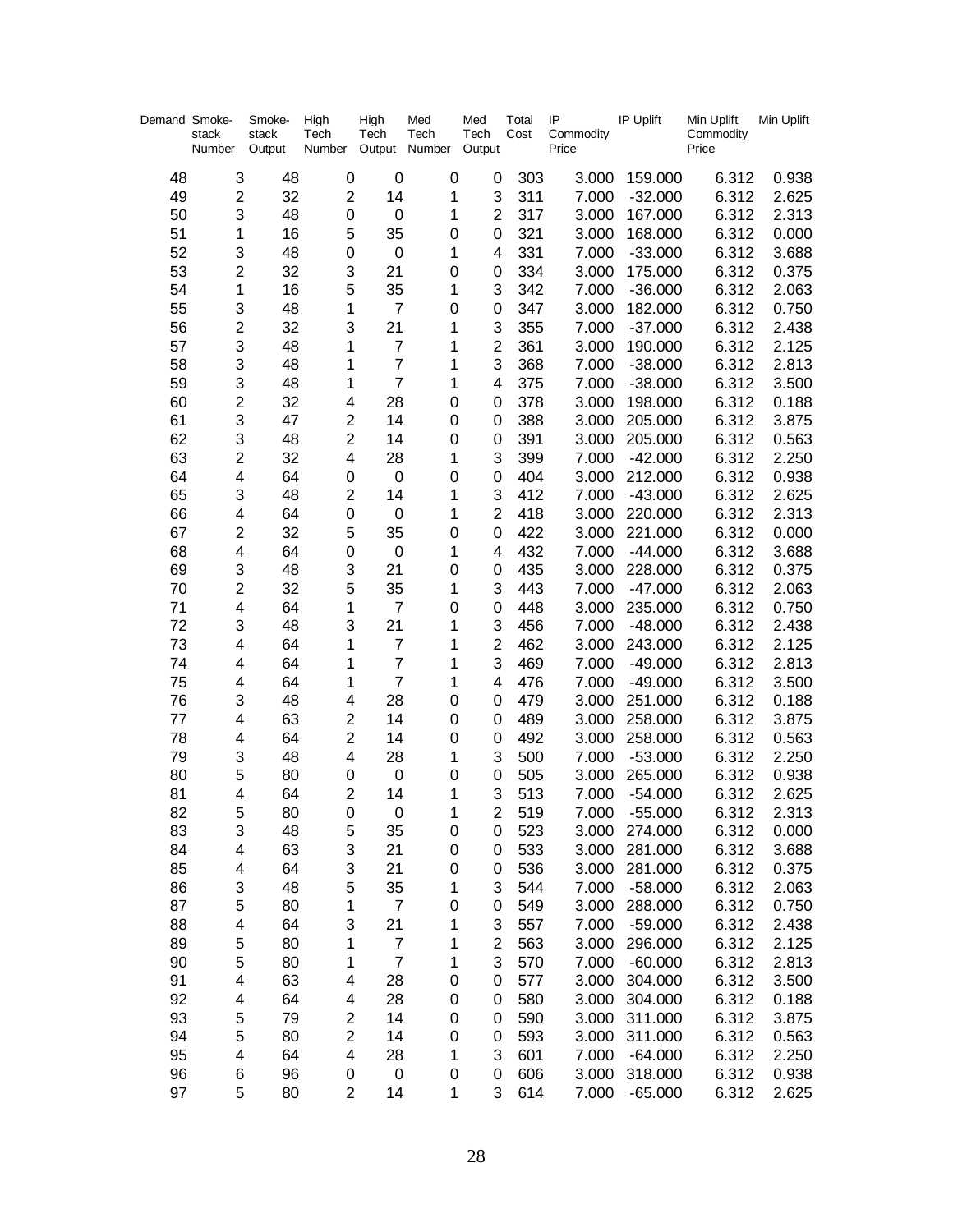| Demand Smoke- | stack<br>Number | Smoke-<br>stack<br>Output | High<br>Tech<br>Number  | High<br>Tech<br>Output Number | Med<br>Tech             | Med<br>Tech<br>Output | Total<br>Cost | IP<br>Commodity<br>Price | IP Uplift              | Min Uplift<br>Commodity<br>Price | Min Uplift     |
|---------------|-----------------|---------------------------|-------------------------|-------------------------------|-------------------------|-----------------------|---------------|--------------------------|------------------------|----------------------------------|----------------|
|               |                 |                           |                         |                               |                         |                       |               |                          |                        |                                  |                |
| 98            | 6               | 96                        | 0                       | $\mathbf 0$                   | 1                       | $\overline{2}$        | 620           | 3.000                    | 326.000                | 6.312                            | 2.313          |
| 99            | 4               | 64                        | 5                       | 35                            | 0                       | 0                     | 624           | 3.000                    | 327.000                | 6.312                            | 0.000          |
| 100           | 6               | 96                        | 0                       | $\boldsymbol{0}$              | 1                       | 4                     | 634           | 7.000                    | $-66.000$              | 6.312                            | 3.688          |
| 101           | 5               | 80                        | 3                       | 21                            | 0                       | 0                     | 637           | 3.000                    | 334.000                | 6.312                            | 0.375          |
| 102           | 4               | 64                        | 5                       | 35                            | 1                       | 3                     | 645           | 7.000                    | $-69.000$              | 6.312                            | 2.063          |
| 103           | 6               | 96                        | 1                       | $\overline{7}$                | 0                       | 0                     | 650           | 3.000                    | 341.000                | 6.312                            | 0.750          |
| 104           | 5               | 80                        | 3                       | 21                            | 1                       | 3                     | 658           | 7.000                    | $-70.000$              | 6.312                            | 2.438          |
| 105           | 6               | 96                        | 1                       | $\overline{7}$                | 1                       | $\overline{c}$        | 664           | 3.000                    | 349.000                | 6.312                            | 2.125          |
| 106           | 6               | 96                        | 1                       | $\overline{7}$                | 1                       | 3                     | 671           | 7.000                    | $-71.000$              | 6.312                            | 2.813          |
| 107           | 5               | 79                        | 4                       | 28                            | 0                       | 0                     | 678           | 3.000                    | 357.000                | 6.313                            | 3.500          |
| 108           | 5               | 80                        | 4                       | 28                            | 0                       | 0                     | 681           | 3.000                    | 357.000                | 6.313                            | 0.188          |
| 109           | 6               | 95                        | $\overline{c}$          | 14                            | 0                       | 0                     | 691           | 3.000                    | 364.000                | 6.313                            | 3.875          |
| 110           | 6               | 96                        | $\overline{c}$          | 14                            | 0                       | 0                     | 694           | 3.000                    | 364.000                | 6.313                            | 0.563          |
| 111           | 5               | 80                        | 4                       | 28                            | 1                       | 3                     | 702           | 7.000                    | $-75.000$              | 6.313                            | 2.250          |
| 112           | 6               | 96                        | $\overline{c}$          | 14                            | 1                       | $\overline{2}$        | 708           | 7.000                    | $-76.000$              | 6.313                            | 1.938          |
| 113           | 6               | 96                        | $\overline{c}$          | 14                            | 1                       | 3                     | 715           | 7.000                    | $-76.000$              | 6.313                            | 2.625          |
| 114           | 5               | 79                        | 5                       | 35                            | 0                       | 0                     | 722           | 3.000                    | 380.000                | 6.313                            | 3.313          |
| 115           | 5               | 80                        | 5                       | 35                            | 0                       | 0                     | 725           | 3.000                    | 380.000                | 6.313                            | 0.000          |
| 116           | 6               | 95                        | 3                       | 21                            | 0                       | 0                     | 735           | 3.000                    | 387.000                | 6.520                            | 3.480          |
| 117           | 6               | 96                        | 3                       | 21                            | 0                       | 0                     | 738           | 3.000                    | 387.000                | 6.313                            | 0.375          |
| 118           | 5               | 80                        | 5                       | 35                            | 1                       | 3                     | 746           | 7.000                    | $-80.000$              | 6.313                            | 2.063          |
| 119           | 6               | 96                        | 3                       | 21                            | 1                       | $\overline{c}$        | 752           | 3.000                    | 395.000                | 6.313                            | 1.750          |
| 120           | 6               | 96                        | 3                       | 21                            | 1                       | 3                     | 759           | 7.000                    | $-81.000$              | 6.313                            | 2.438          |
| 121           | 6               | 96                        | 3                       | 21                            | 1                       | 4                     | 766           | 7.000                    | $-81.000$              | 6.313                            | 3.125          |
| 122           | 6               | 96                        | 3                       | 21                            | 1                       | 5                     | 773           | 7.000                    | $-81.000$              | 6.313                            | 3.813          |
| 123           | 6               | 95                        | $\overline{\mathbf{4}}$ | 28                            | 0                       | 0                     | 779           | 3.000                    | 410.000                | 6.520                            | 1.844          |
| 124           | 6               | 96                        | $\overline{\mathbf{4}}$ | 28                            | 0                       | 0                     | 782           | 3.000                    | 410.000                | 6.313                            | 0.188          |
| 125           | 6               | 95                        | 4                       | 28                            | 1                       | $\overline{2}$        | 793           | 3.000                    | 418.000                | 6.520                            | 2.805          |
| 126           | 6               | 96                        | 4                       | 28                            | 1                       | $\overline{2}$        | 796           | 3.000                    | 418.000                | 6.312                            | 1.563          |
| 127           | 6               | 96                        | $\overline{\mathbf{4}}$ | 28                            | 1                       | 3                     | 803           | 7.000                    | $-86.000$              | 6.312                            | 2.250          |
| 128           | 6               | 96                        | $\overline{\mathbf{4}}$ | 28                            | 1                       | 4                     | 810           | 7.000                    | $-86.000$              | 6.312                            | 2.938          |
| 129           | 6               | 96                        | 4                       | 28                            | $\overline{\mathbf{c}}$ | 5                     | 817           | 7.000                    | $-86.000$              | 6.312                            | 3.625          |
| 130           | 6               | 95                        | 5                       | 35                            | 0                       | 0                     | 823           | 3.000                    | 433.000                | 6.520                            | 0.207          |
| 131           | 6               | 96                        | 5                       | 35                            | 0                       | 0                     | 826           | 3.000                    | 433.000                | 6.520                            | 0.000          |
| 132           | 6               | 95                        | 5                       | 35                            | 1                       | 2                     | 837           | 3.000                    | 441.000                | 7.000                            | 0.688          |
| 133           | 6               | 96                        | 5                       | 35                            | 1                       | 2                     | 840           | 7.000                    | $-91.000$              | 7.000                            | 0.000          |
| 134           | 6               | 96                        | 5                       | 35                            | 1                       | 3                     | 847           | 7.000                    | $-91.000$              | 7.000                            | 0.000          |
| 135           | 6               | 96                        | 5                       | 35                            | 1                       | 4                     | 854           | 7.000                    | $-91.000$              | 7.000                            | 0.000          |
| 136           | 6               | 96                        | 5                       | 35                            | 1                       | 5                     | 861           | 7.000                    | $-91.000$              | 7.000                            | 0.000          |
| 137           | 6               | 96                        | 5                       | 35                            | 1                       | 6                     | 868           | 7.000                    | $-91.000$              | 7.000                            | 0.000          |
| 138           | 6               | 96                        | 5                       | 35                            | $\overline{\mathbf{c}}$ | 7                     | 875           | 7.000                    | $-91.000$              | 7.000                            | 0.000          |
| 139           | 6               | 96                        | 5                       | 35                            | $\overline{\mathbf{c}}$ | 8                     | 882           | 7.000                    | $-91.000$              | 7.000                            | 0.000          |
| 140           | 6               | 96                        | 5                       | 35                            | $\overline{\mathbf{c}}$ | 9                     | 889           | 7.000                    | $-91.000$              | 7.000                            | 0.000          |
| 141           | 6               | 96                        | 5                       | 35                            | $\overline{\mathbf{c}}$ | 10                    | 896           | 7.000                    | $-91.000$              | 7.000                            | 0.000          |
| 142           | 6               | 96                        | 5                       | 35                            | $\overline{\mathbf{c}}$ | 11                    | 903           | 7.000                    | $-91.000$              | 7.000                            | 0.000          |
| 143           | 6               | 96                        | 5                       | 35                            | $\overline{\mathbf{c}}$ | 12                    | 910           | 7.000                    | $-91.000$              | 7.000                            | 0.000          |
| 144           | 6               | 96                        | 5<br>5                  | 35                            | 3                       | 13                    | 917           | 7.000                    | $-91.000$              | 7.000                            | 0.000          |
| 145           | 6               | 96                        | 5                       | 35                            | 3                       | 14<br>15              | 924           | 7.000                    | $-91.000$              | 7.000                            | 0.000          |
| 146<br>147    | 6<br>6          | 96<br>96                  | 5                       | 35<br>35                      | 3<br>3                  | 16                    | 931<br>938    | 7.000<br>7.000           | $-91.000$<br>$-91.000$ | 7.000<br>7.000                   | 0.000<br>0.000 |
|               |                 |                           |                         |                               |                         |                       |               |                          |                        |                                  |                |